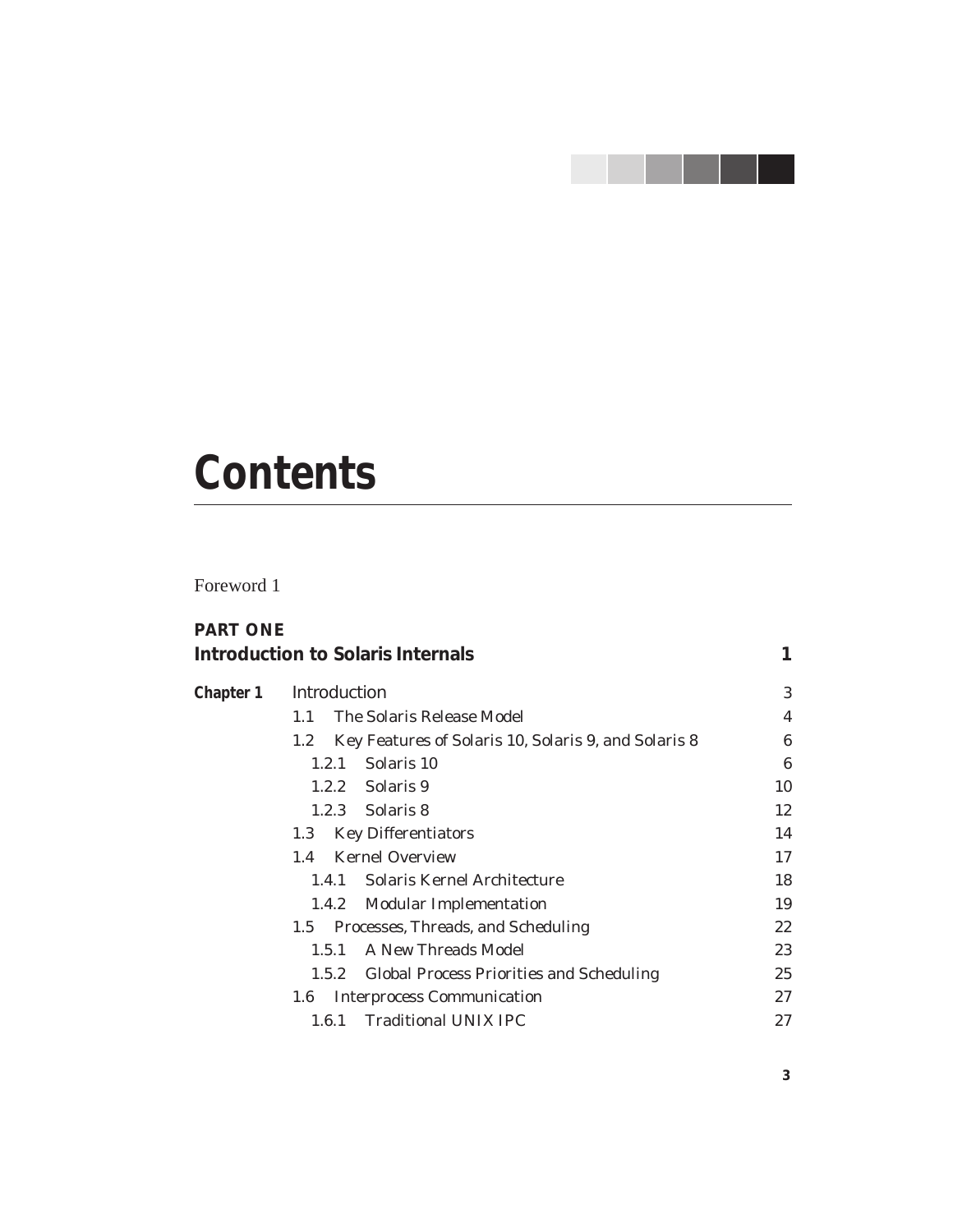|                  | 1.6.2 System V IPC                           | 28 |
|------------------|----------------------------------------------|----|
|                  | 1.6.3 POSIX IPC                              | 29 |
| 1.6.4            | <b>Solaris Doors: Advanced Solaris IPC</b>   | 30 |
| 1.7              | <b>Signals</b>                               | 30 |
| 1.8 <sub>1</sub> | <b>Memory Management</b>                     | 31 |
| 1.8.1            | <b>Global Memory Allocation</b>              | 32 |
|                  | 1.8.2 The Cyclic Page Cache                  | 33 |
|                  | 1.8.3 Kernel Memory Management               | 33 |
| 1.9              | <b>Files and File Systems</b>                | 34 |
| 1.9.1            | File Descriptors and File System Calls       | 35 |
| 1.9.2            | The Virtual File System Framework            | 35 |
|                  | 1.10 Resource Management                     | 38 |
|                  | 1.10.1 Processor Controls and Domains        | 39 |
|                  | 1.10.2 Solaris Resource Management           | 41 |
|                  | 1.10.2.1 Solaris 8 Resource Manager          | 41 |
|                  | 1.10.2.2 Solaris 9 Resource Management       | 42 |
|                  | 1.10.2.3 Solaris 10 Resource Management      | 43 |
|                  | 1.10.3 Internet Protocol Quality of Service  | 45 |
|                  | 1.10.4 Resource Management and Observability | 45 |
|                  |                                              |    |

## **PART TWO**

| <b>Tools</b> |                  |                                      | 47 |
|--------------|------------------|--------------------------------------|----|
| Chapter 2    |                  | The Modular Debugger                 | 49 |
|              | 2.1              | Introduction to the modular debugger | 49 |
|              | 2.1.1            | <b>MDB</b> Features                  | 50 |
|              | 2.1.2            | <b>Terms</b>                         | 51 |
|              | 2.1.3            | <b>Using MDB</b>                     | 51 |
|              | $2.2\phantom{0}$ | <b>Debugger Concepts</b>             | 51 |
|              | 2.2.1            | <b>Building Blocks</b>               | 52 |
|              | 2.2.2            | Modularity                           | 54 |
|              | 2.3              | <b>Beginners tour</b>                | 56 |
|              | 2.3.1            | <b>Values</b>                        | 56 |
|              | 2.3.2            | <b>Expressions</b>                   | 56 |
|              | 2.3.3            | dcmds                                | 56 |
|              | 2.3.4            | walkers                              | 56 |
|              |                  |                                      |    |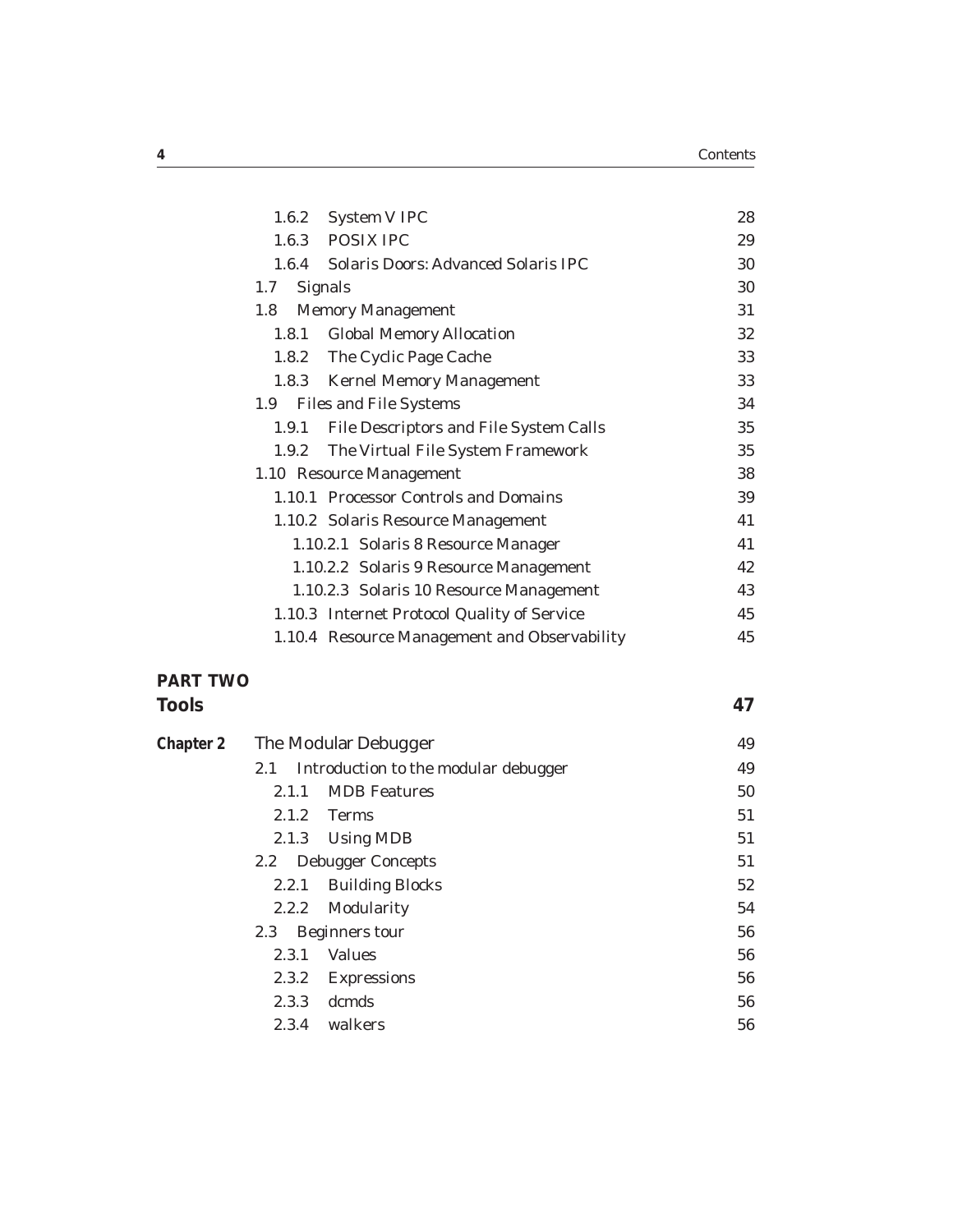|                       | 2.3.5 | listing and searching for dcmds and walkers              | 56 |
|-----------------------|-------|----------------------------------------------------------|----|
| 2.3.6<br><b>Pipes</b> |       |                                                          | 56 |
|                       | 2.4   | <b>Advanced Techniques</b>                               | 57 |
|                       | 2.4.1 | Advanced pipes, :: grep :: eval etc                      | 57 |
|                       | 2.5   | Debugging Kernel cores                                   | 57 |
|                       | 2.5.1 | <b>Examining Kernel Core Summary Information</b>         | 58 |
|                       | 2.5.2 | <b>Examining The Message Buffer</b>                      | 58 |
|                       | 2.5.3 | <b>Listing Processes</b>                                 | 59 |
|                       | 2.5.4 | <b>Global Memory Summary</b>                             | 59 |
|                       | 2.5.5 | <b>Listing Network Connections</b>                       | 60 |
|                       | 2.5.6 | <b>Listing all Kernel Threads</b>                        | 60 |
|                       | 2.5.7 | <b>Obtaining a Stack Trace of the Running Thread</b>     | 61 |
|                       | 2.5.8 | Looking at the Status of a CPU                           | 61 |
|                       | 2.5.9 | Determining the Process of the Offending Thread          | 62 |
|                       |       | 2.5.10 Disassembling the Suspect Code                    | 63 |
|                       |       | 2.5.11 Displaying General Purpose Registers              | 63 |
|                       |       | 2.5.12 Parameter Passing on SPARC                        | 66 |
|                       |       | 2.5.12.1 Stack Format                                    | 67 |
|                       |       | 2.5.12.2 A Tutorial: Finding arguments with an NFSv4 bug | 67 |
| 2.6                   |       | <b>Debugging Process cores</b>                           | 71 |
| 2.7                   |       | Debugging Processes within a Kernel Image                | 75 |
|                       | 2.7.1 | <b>Enabling Process Pages in a Dump</b>                  | 76 |
|                       | 2.7.2 | Invoking MDB to examine the kernel image                 | 76 |
|                       |       | 2.7.3 Locating the Target Process                        | 76 |
|                       | 2.7.4 | Switching MDB to a Debug a Specific Process              | 77 |
|                       |       | 2.7.5 Constructing the Process Stack                     | 78 |
|                       | 2.7.6 | Examine the process memory                               | 80 |
|                       | 2.8   | <b>Dcmd and Walker Reference</b>                         | 82 |
|                       | 2.8.1 | Commands                                                 | 82 |
|                       | 2.8.2 | Comments                                                 | 82 |
|                       | 2.8.3 | <b>Expressions</b>                                       | 82 |
|                       | 2.8.4 | <b>Symbols</b>                                           | 83 |
|                       | 2.8.5 | <b>DCMDs</b>                                             | 83 |
|                       | 2.8.6 | <b>Variables</b>                                         | 83 |
|                       | 2.8.7 | <b>Read formats</b>                                      | 83 |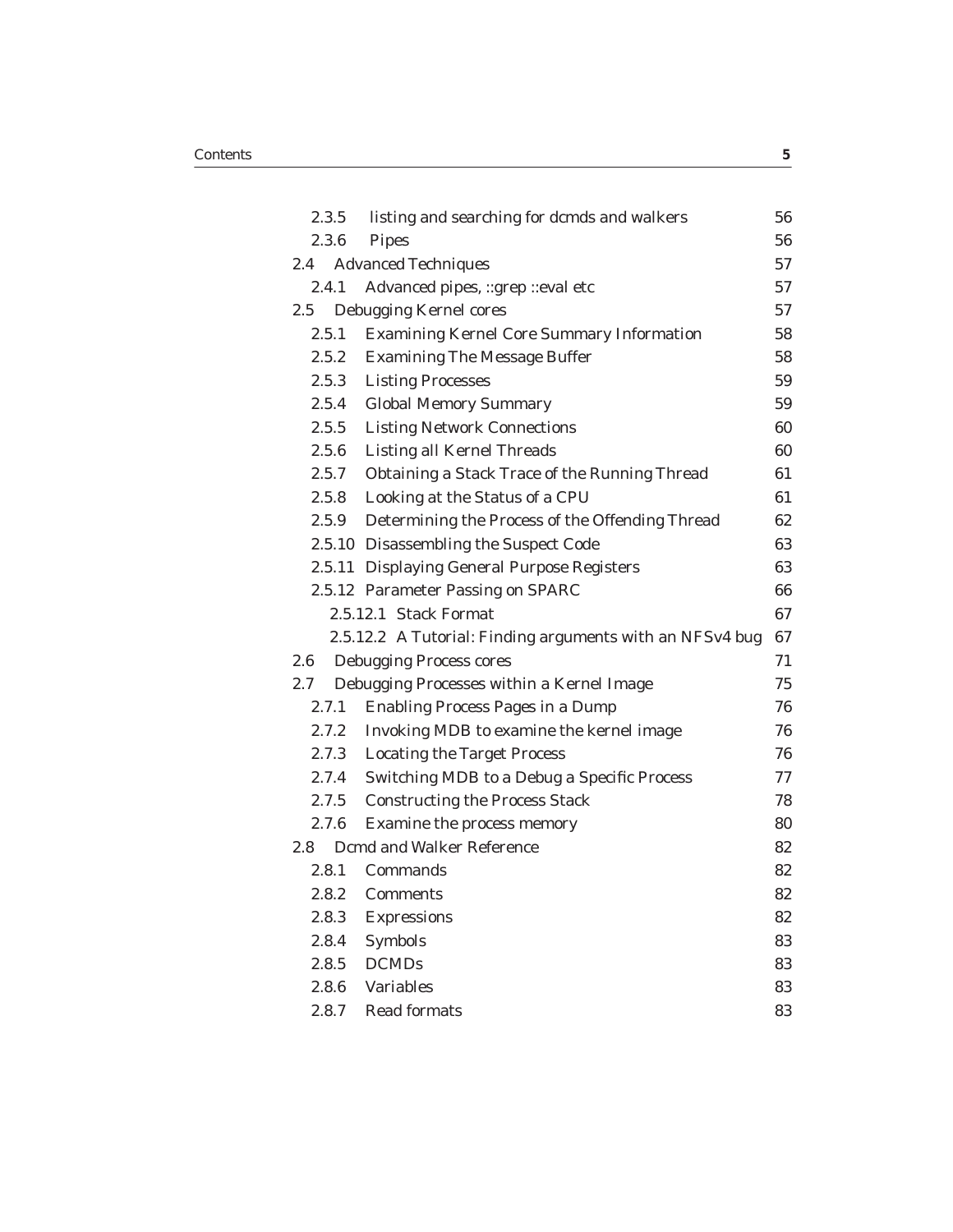|                    | 2.8.8 Write formats                                         | 84  |
|--------------------|-------------------------------------------------------------|-----|
|                    | 2.8.9 Search formats                                        | 84  |
|                    | 2.8.10 General dcmds                                        | 84  |
|                    | 2.8.11 Target-related dcmds                                 | 84  |
|                    | 2.8.12 CTF-related                                          | 85  |
|                    | 2.8.13 Kernel: proc-related                                 | 85  |
|                    | 2.8.14 Kernel: thread-related                               | 85  |
|                    | 2.8.15 Kernel: synchronization-related                      | 85  |
|                    | 2.8.16 Kernel: CPU-related                                  | 86  |
|                    | 2.8.17 Kernel: memory-related                               | 86  |
|                    | 2.8.18 Kernel: kmem-related                                 | 86  |
| <b>KMDB</b><br>2.9 |                                                             | 87  |
|                    | 2.9.1 Introduction                                          | 87  |
| 2.9.1.1            | Layout                                                      | 87  |
| 2.9.2              | MDB components and their implementation in mdb              | 88  |
| 2.9.2.1            | The target layer                                            | 88  |
|                    | 2.9.2.2 Debugger module management                          | 89  |
|                    | 2.9.2.3 Terminal I/O                                        | 90  |
|                    | 2.9.2.4 Other Stuff                                         | 90  |
|                    | 2.9.3 Major kmdb design decisions                           | 91  |
| 2.9.3.1            | The Kernel/Debugger Interface (KDI)                         | 91  |
| 2.9.3.2            | Implementation as a kernel module                           | 92  |
| 2.9.4              | The structure of kmdb                                       | 94  |
| 2.9.5              | MDB components and their implementation in kmdb             | 97  |
| 2.9.5.1            | The target layer                                            | 97  |
|                    | 2.9.5.2 Debugger module management                          | 99  |
| 2.9.5.3            | Module loads and unloads: the work request queue<br>(WR) 99 |     |
|                    | 2.9.5.4 libdl wrapper                                       | 101 |
| 2.9.5.5            | Terminal I/O                                                | 101 |
|                    | 2.9.5.6 Retrieving the terminal type                        | 102 |
|                    | 2.9.5.7 Terminal attributes                                 | 102 |
|                    | 2.9.5.8 Console I/O                                         | 102 |
| 2.9.5.9            | Interrupt (^C) management                                   | 103 |
| 2.9.6              | Conclusion                                                  | 104 |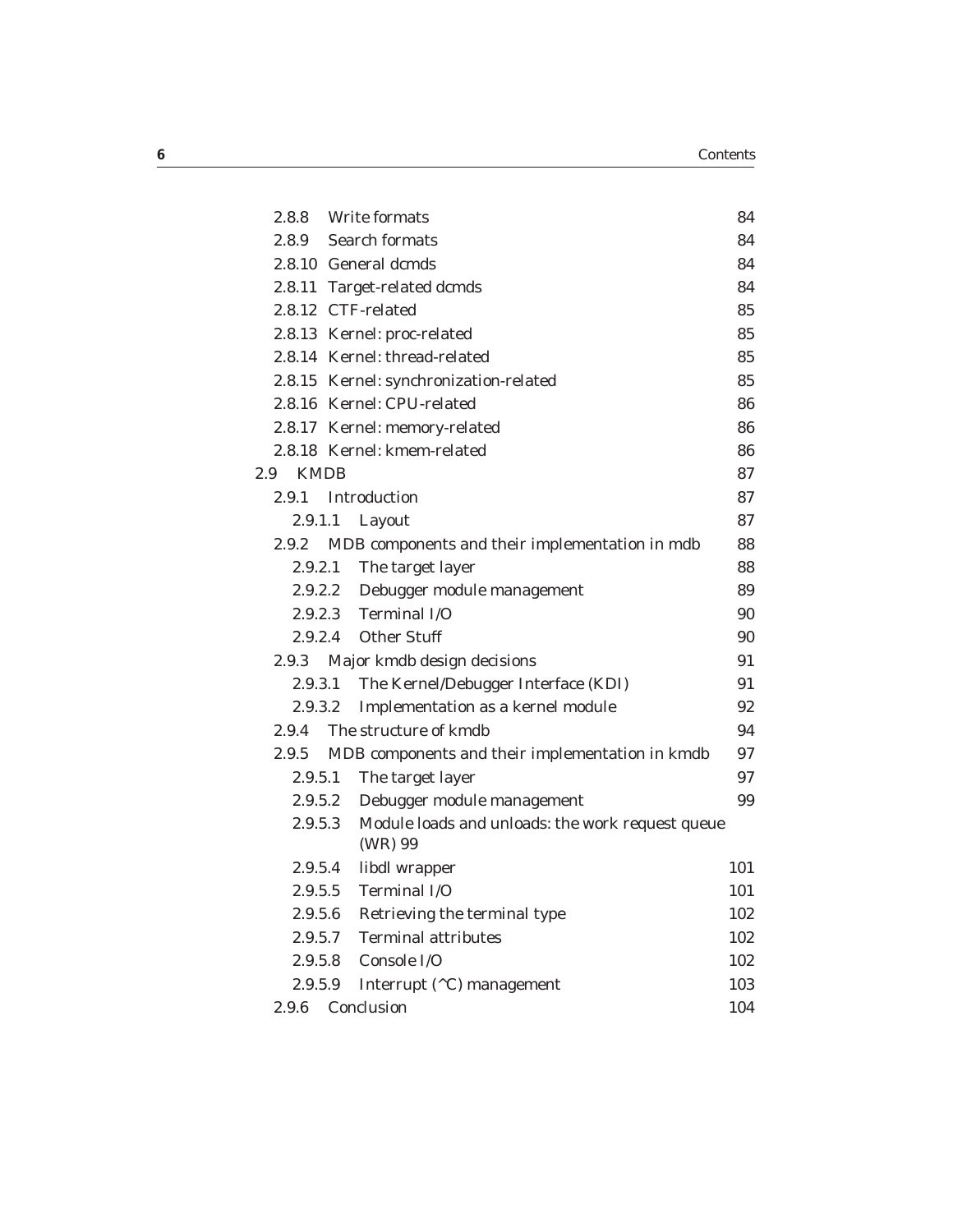|           | 2.9.7<br><b>Remaining components</b>                 | 104 |
|-----------|------------------------------------------------------|-----|
|           | The Debugger/PROM Interface (DPI)<br>2.9.7.1         | 104 |
|           | 2.9.7.2<br>Coordination of debugger entry            | 105 |
|           | 2.9.7.3<br>Manipulation of processor state           | 106 |
|           | 2.9.7.4<br>Source analysis for execution control     | 106 |
|           | 2.9.7.5<br>Management of Breakpoints and Watchpoints | 106 |
|           | 2.9.7.6<br><b>Trap handling</b>                      | 107 |
|           | 2.10 Diagnosing with kmdb and moddebug               | 108 |
|           | 2.10.0.7 Starting kmdb from the Console              | 108 |
|           | 2.10.1 Booting with the Kernel debugger              | 108 |
|           | 2.10.2<br><b>Investigating Hangs 109</b>             |     |
|           | 2.10.3<br>Collecting information about panics 110    |     |
|           | 2.11 A GDB to MDB Reference                          | 112 |
| Chapter 3 | <b>Dynamic Tracing</b>                               | 115 |
|           | <b>Introduction to DTrace</b><br>3.1                 | 115 |
|           | <b>The Basics</b><br>3.2                             | 116 |
|           | D Program Structure<br>3.2.1                         | 119 |
|           | <b>Providers and Probes</b><br>3.2.2                 | 120 |
|           | 3.2.3<br>Aggregations                                | 123 |
|           | 3.2.4<br>Variables                                   | 127 |
|           | 3.2.5<br><b>Probe Arguments</b>                      | 130 |
|           | 3.2.6<br><b>Mixing Providers</b>                     | 133 |
|           | 3.2.7<br><b>Accessing Global Kernel Data</b>         | 135 |
|           | <b>Assorted Actions of Interest</b><br>3.2.8         | 137 |
|           | <b>DTrace Architecture</b><br>3.3                    | 139 |
|           | 3.4<br>Summary                                       | 146 |
| Chapter 4 | <b>Kernel Statistics</b>                             | 147 |
|           | C-Level kstat Interface<br>4.1                       | 147 |
|           | 4.1.1 Data Structure Overview                        | 148 |
|           | <b>Getting Started</b><br>4.1.2                      | 151 |
|           | 4.1.3<br>Data Types                                  | 151 |
|           | 4.1.3.1<br>KSTAT_TYPE_RAW                            | 152 |
|           | 4.1.3.2<br>KSTAT_TYPE_NAMED                          | 153 |
|           | 4.1.3.3<br>KSTAT_TYPE_TIMER                          | 154 |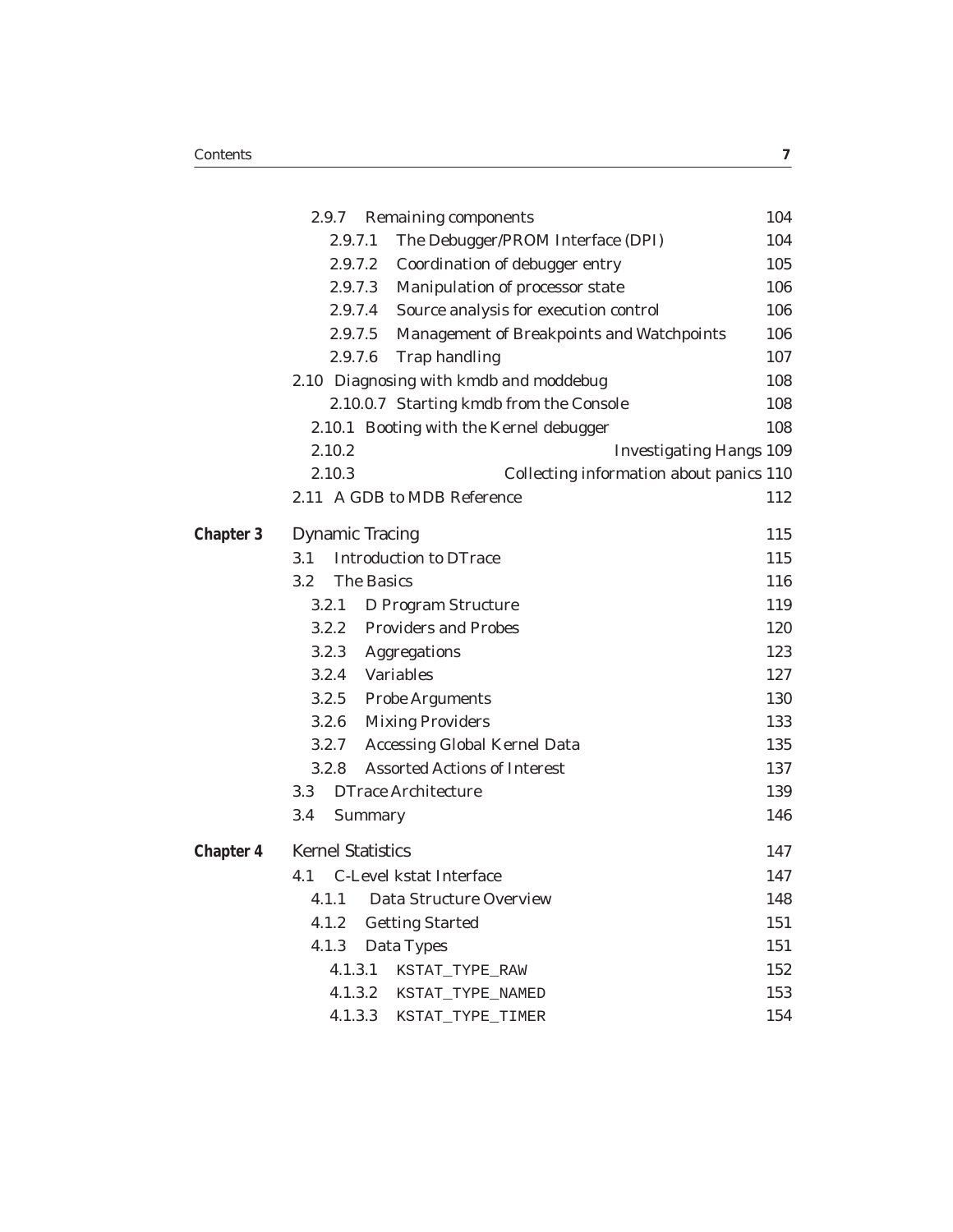| 4.1.3.4 KSTAT_TYPE_INTR                                | 154 |
|--------------------------------------------------------|-----|
| 4.1.3.5 KSTAT_TYPE_IO                                  | 155 |
| kstat Names<br>4.1.4                                   | 157 |
| 4.1.5 Functions                                        | 158 |
| 4.1.6 Management of Chain Updates                      | 158 |
| <b>Putting It All Together</b><br>4.1.7                | 159 |
| 4.2 Command-Line Interface                             | 161 |
| The kstat Command<br>4.2.1                             | 162 |
| Real-World Example That Uses kstat and nawk<br>4.2.2   | 163 |
| Using Perl to Access kstats<br>4.3                     | 166 |
| 4.3.1<br>The Tied-Hash Interface to the kstat Facility | 166 |
| 4.3.2 The update () Method                             | 167 |
| 4.3.3 64-Bit Values                                    | 167 |
| 4.3.4<br><b>Getting Started With Perl</b>              | 168 |
| 4.3.5<br>netstatMulti Implemented in Perl              | 169 |
| <b>Adding Statistics to Solaris</b><br>4.4             | 172 |
| A kstat Provider Walkthrough<br>4.4.1                  | 172 |
| I/O Statistics<br>4.4.2                                | 176 |
| <b>Additional Information</b><br>4.5                   | 179 |
| חחחווד די                                              |     |

### **PART THREE**

| <b>The Process Model</b> |  |
|--------------------------|--|
|                          |  |

| Chapter 5 | The Solaris Process Model               | 183 |
|-----------|-----------------------------------------|-----|
|           | <b>Process Objects</b><br>5.1           | 184 |
|           | The Evolution of Solaris Threads<br>5.2 | 187 |
|           | Architecture of a Process<br>5.2.1      | 188 |
|           | Process Image<br>5.2.2                  | 193 |
|           | <b>Process Structures</b><br>5.3        | 195 |
|           | <b>The Process Structure</b><br>5.3.1   | 196 |
|           | The User Area<br>5.3.2                  | 208 |
|           | The Lightweight Process (LWP)<br>5.3.3  | 213 |
|           | The Kernel Thread (kthread)<br>5.3.4    | 215 |
|           | The Kernel Process Table<br>5.4         | 219 |
|           | <b>Process Limits</b><br>5.4.1          | 219 |
|           | LWP Limits<br>5.4.2                     | 221 |
|           |                                         |     |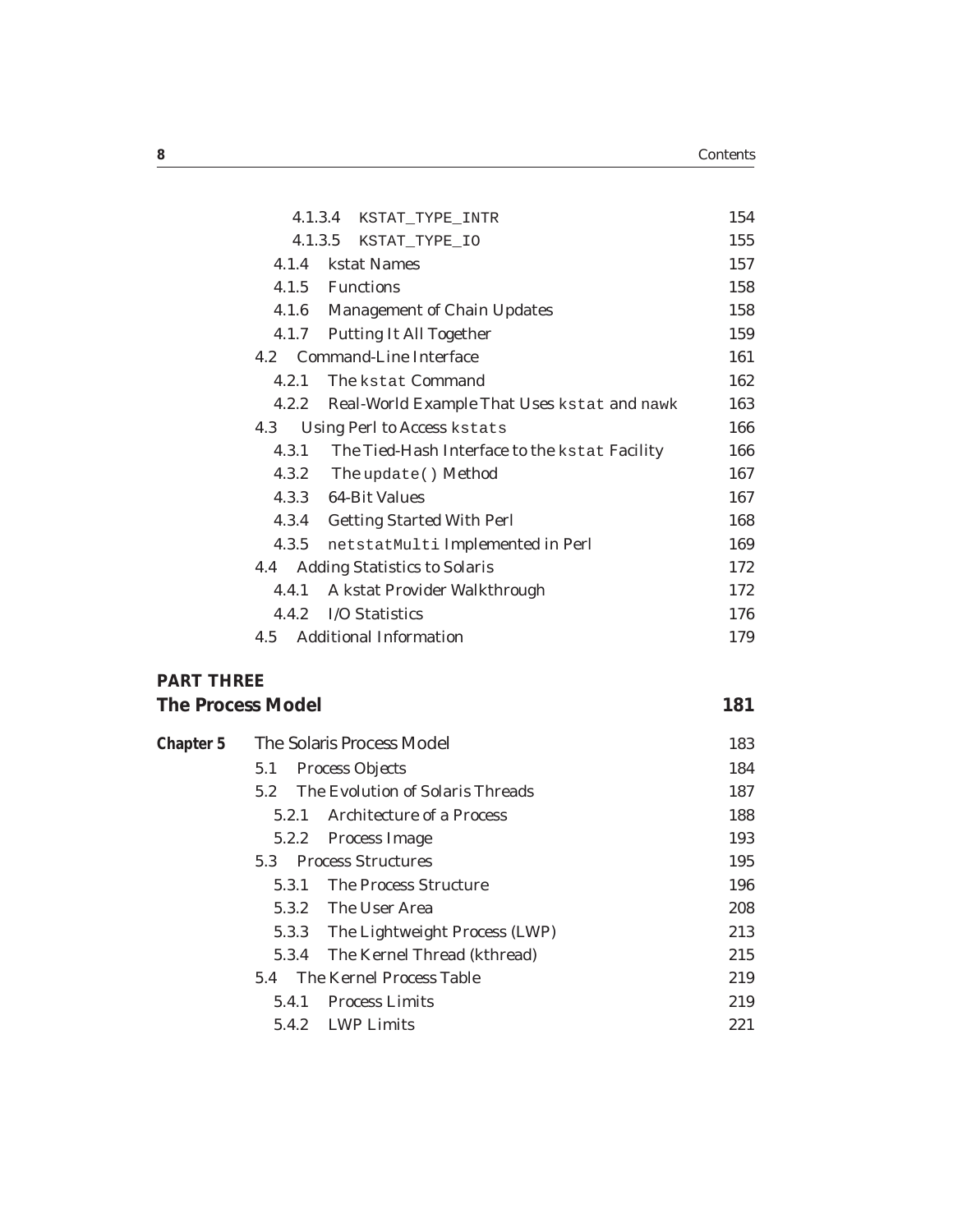|           | <b>Process Creation</b><br>5.5                   | 222 |
|-----------|--------------------------------------------------|-----|
|           | <b>Process Termination</b><br>5.6                | 232 |
|           | The LWP/kthread Model<br>5.6.1                   | 234 |
|           | Deathrow<br>5.6.2                                | 236 |
| Chapter 6 | Scheduling Classes and the Dispatcher            | 237 |
|           | 1.1<br>Introduction                              | 238 |
|           | <b>Processor Abstractions</b><br>1.2             | 242 |
|           | 1.3<br>Dispatcher Queues, Structures & Variables | 247 |
|           | <b>Examining Dispatcher Structures</b><br>1.3.1  | 254 |
|           | <b>Dispatcher Locks</b><br>1.4                   | 262 |
|           | <b>Dispatcher Lock Functions</b><br>1.4.1        | 264 |
|           | 1.4.2 Thread Locks                               | 265 |
|           | 1.4.3 Thread Lock Functions                      | 266 |
|           | 1.4.4 Lock Statistics                            | 267 |
|           | Dispatcher Initialization<br>1.5                 | 268 |
|           | <b>Global Priorities</b><br>1.6                  | 270 |
|           | <b>Scheduling Classes</b><br>1.7                 | 272 |
|           | <b>Scheduling Class Data</b><br>1.7.1            | 272 |
|           | 1.7.2 Scheduling Class Functions                 | 274 |
|           | 1.7.3 Timeshare Scheduling Class                 | 280 |
|           | 1.7.4 Interactive Scheduling Class               | 285 |
|           | 1.7.5 Realtime Scheduling Class                  | 286 |
|           | 1.7.6 Fair Share Scheduling Class                | 288 |
|           | 1.7.7 Fixed Priority Scheduling Class            | 294 |
|           | <b>Dispatcher Functions</b><br>1.8               | 296 |
|           | Scheduling - CPU and Thread Selection<br>1.9     | 297 |
|           | 1.10 Preemption                                  | 303 |
|           | 1.10.1 System Scheduling Class                   | 309 |
|           | 1.10.1.1 The Heart of the Dispatcher: swtch()    | 321 |
|           | 1.11 The Kernel Sleep/Wakeup Facility            | 325 |
|           | 1.11.1 Condition Variables                       | 326 |
|           | 1.11.2 Sleep Queues                              | 328 |
|           | 1.11.3 The Sleep Process                         | 330 |
|           | 1.11.4 The Wakeup Mechanism                      | 334 |
|           | <b>Scheduler Activations</b><br>1.12             | 335 |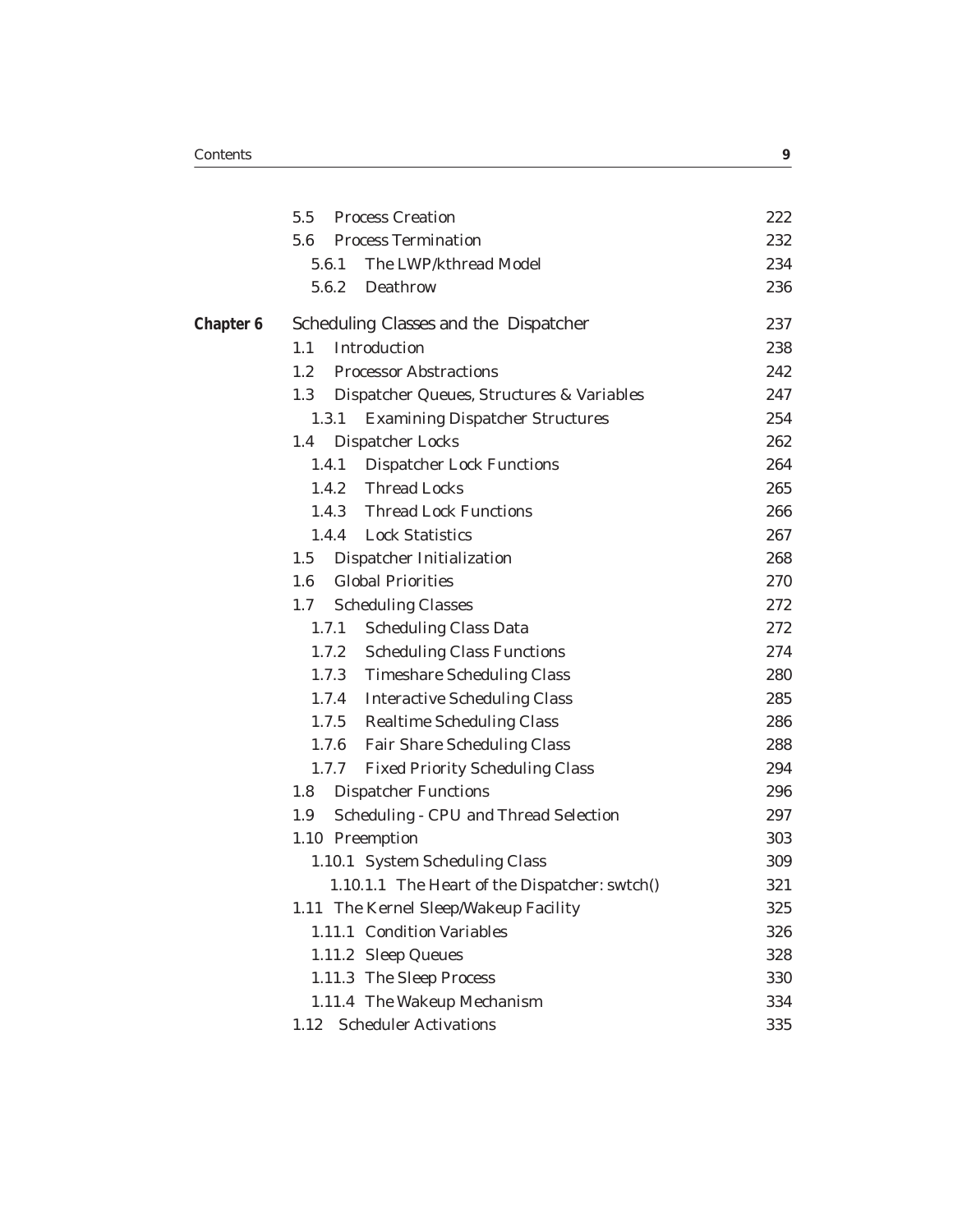|           |         | 1.13 Putting It All Together                        | 336 |
|-----------|---------|-----------------------------------------------------|-----|
| Chapter 7 |         | <b>Interprocess Communication</b>                   | 337 |
|           | 7.1     | The System V IPC Framework                          | 338 |
|           | 7.1.1   | Objects                                             | 338 |
|           | 7.1.2   | <b>IPC Framework Design</b>                         | 339 |
|           | 7.1.3   | Locking                                             | 341 |
|           | 7.1.4   | <b>Module Creation</b>                              | 346 |
|           | 7.2     | <b>System V IPC Resource Controls</b>               | 348 |
|           | 7.2.1   | <b>The Solution</b>                                 | 348 |
|           | 7.3     | <b>Configuring IPC Tuneables on Solaris 10</b>      | 351 |
|           | 7.4     | <b>System V Shared Memory</b>                       | 352 |
|           | 7.4.1   | <b>Shared Memory Kernel Implementation</b>          | 354 |
|           | 7.4.2   | <b>Intimate Shared Memory (ISM)</b>                 | 357 |
|           | 7.4.3   | <b>Dynamic ISM Shared Memory</b>                    | 360 |
|           | 7.4.3.1 | <b>DISM Performance</b>                             | 361 |
|           | 7.4.3.2 | <b>DISM</b> Implementation                          | 361 |
|           | 7.5     | <b>System V Semaphores</b>                          | 361 |
|           | 7.5.1   | <b>Semaphore Kernel Resources</b>                   | 362 |
|           | 7.5.2   | <b>Kernel Implementation of System V Semaphores</b> | 363 |
|           | 7.5.3   | <b>Semaphore Operations Inside Solaris</b>          | 363 |
|           | 7.6     | <b>System V Message Queues</b>                      | 365 |
|           | 7.6.1   | <b>Kernel Resources for Message Queues</b>          | 366 |
|           | 7.6.2   | <b>Kernel Implementation of Message Queues</b>      | 367 |
|           | 7.7     | <b>POSIX IPC</b>                                    | 370 |
|           | 7.7.1   | <b>POSIX Shared Memory</b>                          | 372 |
|           | 7.7.2   | <b>POSIX Semaphores</b>                             | 373 |
|           | 7.0.1   | <b>POSIX Message Queues</b>                         | 376 |
|           | 7.1     | <b>Solaris Doors</b>                                | 380 |
|           | 7.1.1   | <b>Doors Overview</b>                               | 381 |
|           | 7.1.2   | <b>Doors Implementation</b>                         | 382 |
|           |         |                                                     |     |

#### **PART FOUR**

| <b>Resource Management</b> | 389 |
|----------------------------|-----|
|                            |     |

| Chapter 8 Zones |  |  |  | 391 |
|-----------------|--|--|--|-----|
|-----------------|--|--|--|-----|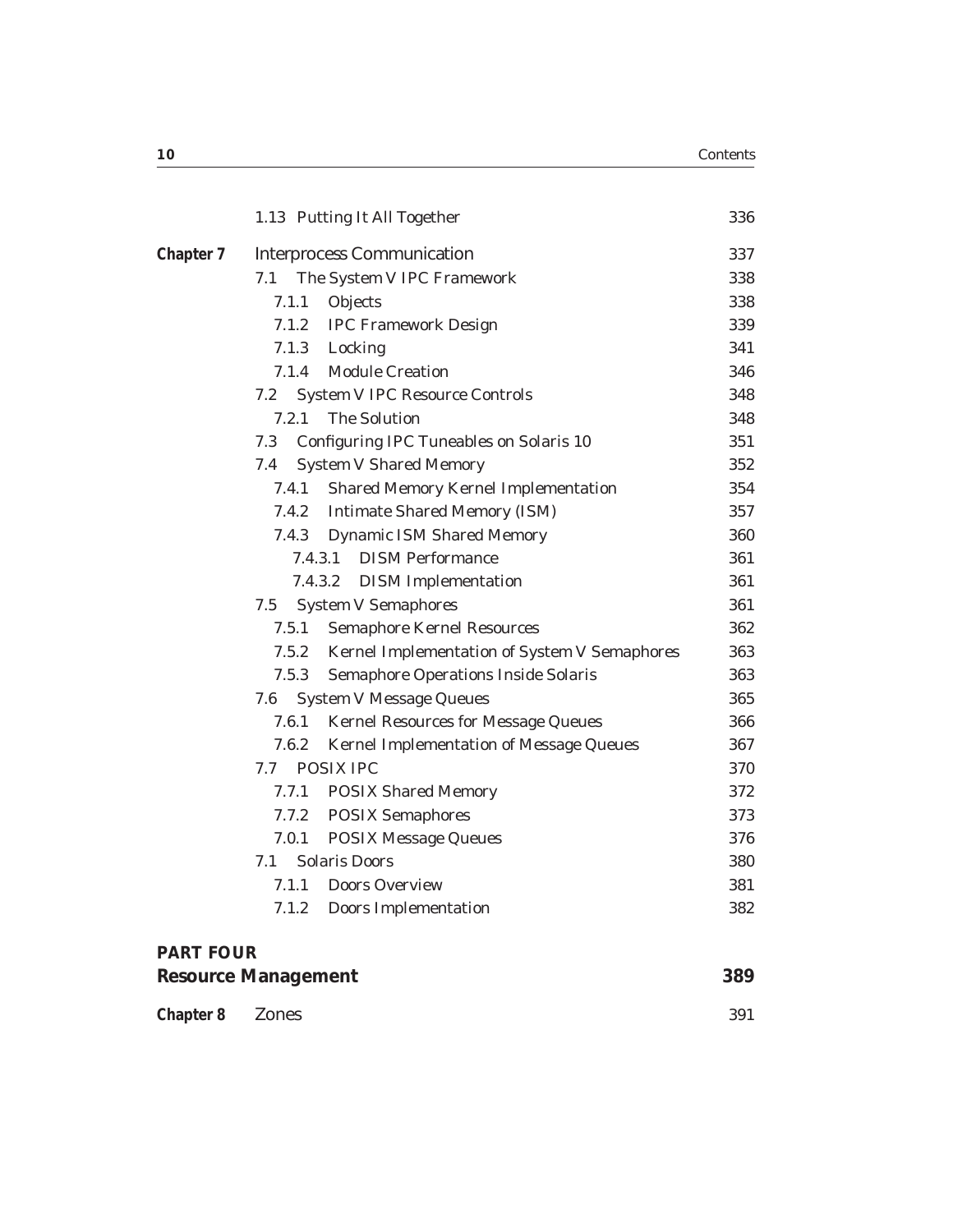| 8.1     | Introduction                                  | 391                  |
|---------|-----------------------------------------------|----------------------|
| 8.1.1   | <b>Barriers to Consolidation</b>              | 392                  |
| 8.1.2   | <b>The Zones Solution</b>                     | 393                  |
|         | 8.1.3 Zone Basics                             | 395                  |
|         | 8.1.4 Zone Principles                         | 396                  |
| 8.1.4.1 |                                               | <b>Isolation 396</b> |
|         | 8.1.4.2 Compatibility                         | 397                  |
|         | 8.1.4.3 Administration                        | 397                  |
|         | 8.1.4.4 Security                              | 397                  |
| 8.1.4.5 | <b>Resource Management</b>                    | 397                  |
| 8.1.5   | <b>Terminology and Conventions</b>            | 397                  |
| 8.2     | <b>Zone Runtime</b>                           | 398                  |
|         | 8.2.1 Zone State Model                        | 398                  |
| 8.2.2   | <b>Zone Names and Numeric IDs</b>             | 400                  |
|         | 8.2.3 Zone Runtime Support                    | 400                  |
| 8.2.3.1 | zoneadmd(1M)                                  | 400                  |
| 8.2.3.2 | zsched                                        | 401                  |
| 8.2.4   | <b>Listing Zone Information</b>               | 401                  |
| 8.3     | <b>Zone Administration</b>                    | 402                  |
| 8.3.1   | <b>Zone Configuration</b>                     | 402                  |
| 8.3.1.1 | <b>Configuration Data</b>                     | 403                  |
| 8.3.2   | <b>Zone Installation</b>                      | 404                  |
|         | 8.3.3 Virtual Platform Administration         | 404                  |
| 8.3.3.1 | <b>Readying Zones</b>                         | 405                  |
|         | 8.3.3.2<br><b>Booting Zones</b>               | 405                  |
|         | 8.3.3.3 Halting Zones                         | 405                  |
|         | 8.3.3.4 Rebooting Zones                       | 406                  |
|         | 8.3.3.5 Automatic Zone Booting                | 407                  |
|         | 8.3.4 Zone Login                              | 407                  |
| 8.3.4.1 | Zone Console Login                            | 407                  |
|         | 8.3.4.2 Interactive and Non-Interactive Modes | 408                  |
|         | 8.3.4.3 Failsafe Mode                         | 409                  |
|         | 8.3.4.4 Remote Login                          | 410                  |
| 8.3.5   | Monitoring and Controlling Zone Processes     | 410                  |
| 8.4     | <b>Administration within Zones</b>            | 411                  |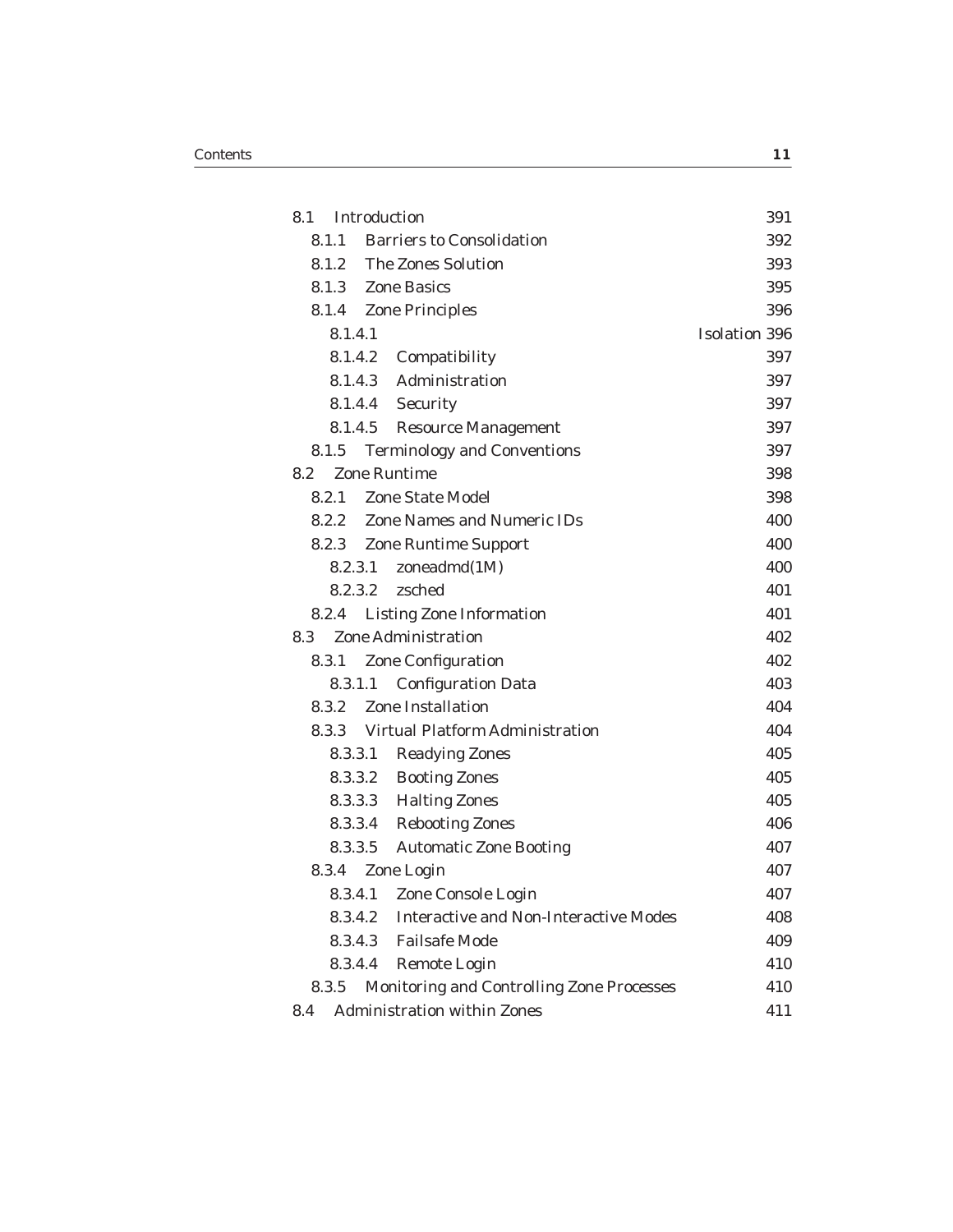|     | 8.4.1   | <b>Node Name</b>                         | 411 |
|-----|---------|------------------------------------------|-----|
|     |         | 8.4.2 Name Service Usage within a Zone   | 412 |
|     |         | 8.4.3 Default Locale and Timezone        | 412 |
|     |         | 8.4.4 Initial Zone Configuration         | 412 |
|     |         | 8.4.5 System Log Daemon                  | 413 |
|     |         | 8.4.6 Commands                           | 413 |
|     |         | 8.4.7 Internals of Booting Zones         | 414 |
|     | 8.4.7.1 | zinit                                    | 414 |
| 8.5 |         | Security                                 | 414 |
|     | 8.5.1   | <b>Credential Handling</b>               | 415 |
|     | 8.5.2   | <b>Fine-Grained Privileges</b>           | 415 |
|     | 8.5.2.1 | <b>Safe Privileges</b>                   | 415 |
|     |         | 8.5.2.2 Zone Privilege Limits            | 418 |
|     |         | 8.5.2.3 Privilege Escalation             | 419 |
|     | 8.5.3   | <b>Role-Based Access Control</b>         | 420 |
|     | 8.5.4   | <b>Chroot Interactions</b>               | 420 |
|     |         | 8.6 Process Model                        | 421 |
|     | 8.6.1   | <b>Signals and Process Control</b>       | 422 |
|     |         | 8.6.2 Global Zone Visibility and Access  | 422 |
|     |         | 8.6.3 /proc                              | 423 |
|     |         | 8.6.4 Core Files                         | 424 |
| 8.7 |         | <b>File Systems</b>                      | 424 |
|     | 8.7.1   | Configuration                            | 425 |
|     | 8.7.1.1 | <b>Zonecfg File System Configuration</b> | 425 |
|     | 8.7.2   | <b>Size Restrictions</b>                 | 425 |
|     |         | 8.7.3 File System-Specific Issues        | 426 |
|     | 8.7.4   | <b>File System Traversal Issues</b>      | 428 |
| 8.8 |         | Networking                               | 429 |
|     | 8.8.1   | Partitioning                             | 430 |
|     | 8.8.2   | <b>Interfaces</b>                        | 431 |
|     | 8.8.3   | IPv6                                     | 432 |
|     |         | 8.8.3.1 Address Auto-configuration       | 432 |
|     | 8.8.3.2 | <b>Address Selection</b>                 | 433 |
|     |         | 8.8.4 IPsec                              | 433 |
|     | 8.8.5   | <b>Raw IP Socket Access</b>              | 433 |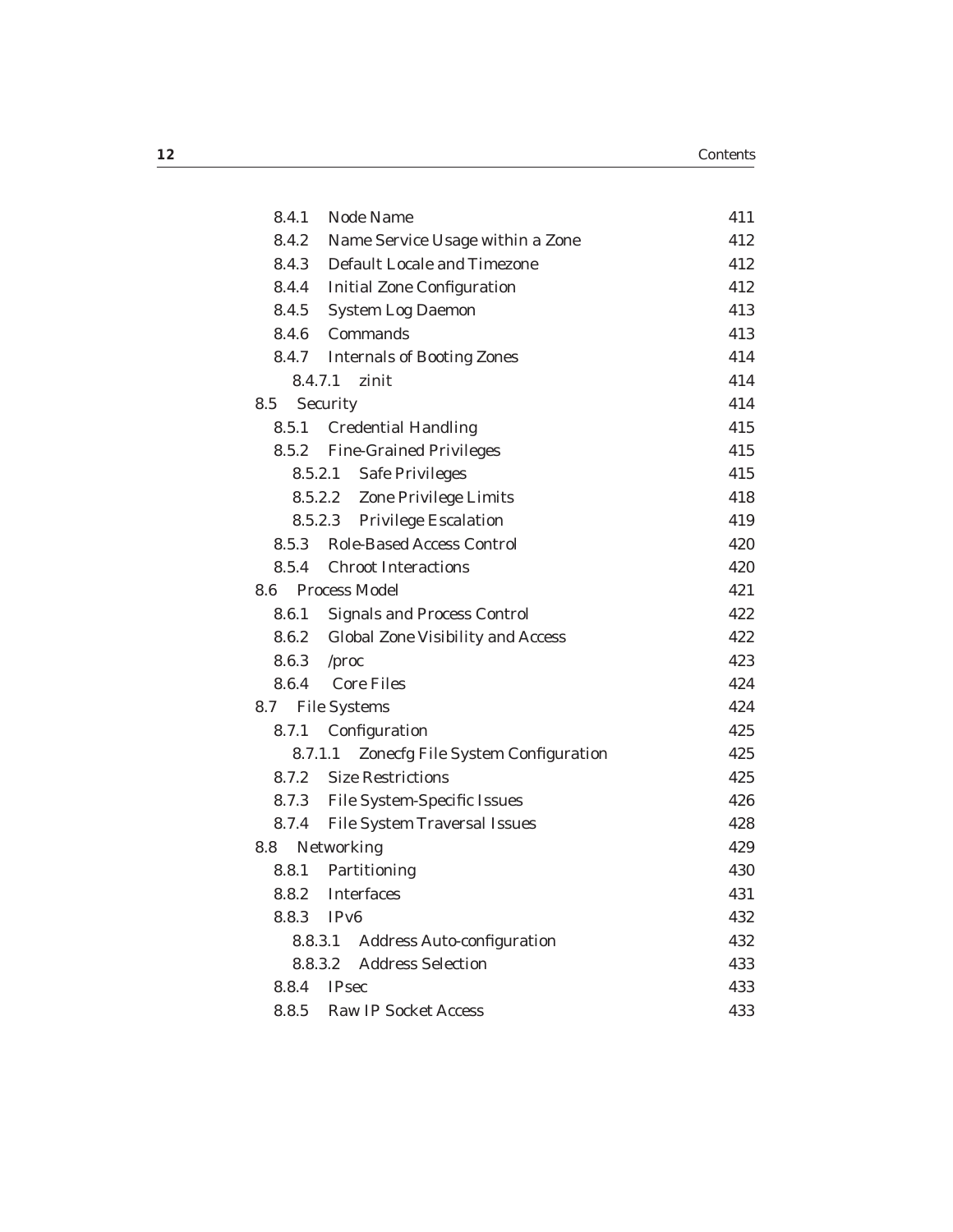|           | 8.8.6         |                | <b>DLPI</b> Access                                                         | 434 |
|-----------|---------------|----------------|----------------------------------------------------------------------------|-----|
|           | 8.8.7 Routing |                |                                                                            | 434 |
|           |               |                | 8.8.8 TCP Connection Teardown                                              | 434 |
|           | 8.9           | <b>Devices</b> |                                                                            | 434 |
|           |               |                | 8.9.1 Device Categories                                                    | 435 |
|           |               |                | 8.9.1.1 Unsafe Devices                                                     | 435 |
|           |               |                | 8.9.1.2 Fully-Virtual Devices                                              | 436 |
|           |               |                | 8.9.1.3 Sharable-Virtual Devices                                           | 436 |
|           | 8.9.2         |                | /dev and /devices Namespace                                                | 437 |
|           | 8.9.3         |                | <b>Device Management: Zone Configuration</b>                               | 437 |
|           | 8.9.4         |                | <b>Device Management: Zone Runtime</b>                                     | 438 |
|           | 8.9.4.1       |                | Read-Only mount of /dev                                                    | 439 |
|           | 8.9.4.2       |                | <b>Device Privilege Enforcement</b>                                        | 439 |
|           | 8.9.5         |                | <b>Zone Console Design</b>                                                 | 439 |
|           |               |                | 8.9.5.1 Pseudo-Terminals                                                   | 440 |
|           | 8.9.6         | ftpd           |                                                                            | 441 |
|           |               |                | 8.10 Inter-Process Communication                                           | 442 |
|           |               |                | 8.10.1 Pipes, STREAMS, and Sockets                                         | 442 |
|           | 8.10.2 Doors  |                |                                                                            | 443 |
|           |               |                | 8.10.3 Loopback Transport Providers                                        | 443 |
|           |               |                | 8.10.4 System V IPC                                                        | 444 |
|           |               |                | 8.10.5 POSIX IPC                                                           | 445 |
|           |               |                | 8.11 Resource Management and Observability                                 | 445 |
|           |               |                | 8.11.1 Performance and Observability                                       | 448 |
|           |               |                | 8.11.2 Solaris Resource Management Interactions                            | 449 |
|           |               |                | 8.11.2.1 Accounting                                                        | 449 |
|           |               |                | 8.11.2.2 Projects, Resource Controls and the Fair Share Sched-<br>uler 449 |     |
|           |               |                | 8.11.2.3 Resource Pools                                                    | 450 |
|           | 8.11.3 kstats |                |                                                                            | 450 |
|           |               |                | 8.11.3.1 DTrace                                                            | 451 |
| Chapter 9 |               |                | Projects, Tasks, and Accounting                                            | 453 |
|           | 9.1           |                | <b>Projects and Tasks Framework</b>                                        | 453 |
|           | 9.1.1         |                | Why We Added Tasks to Solaris                                              | 455 |
|           | 9.2           |                | <b>Tasks and Projects</b>                                                  | 455 |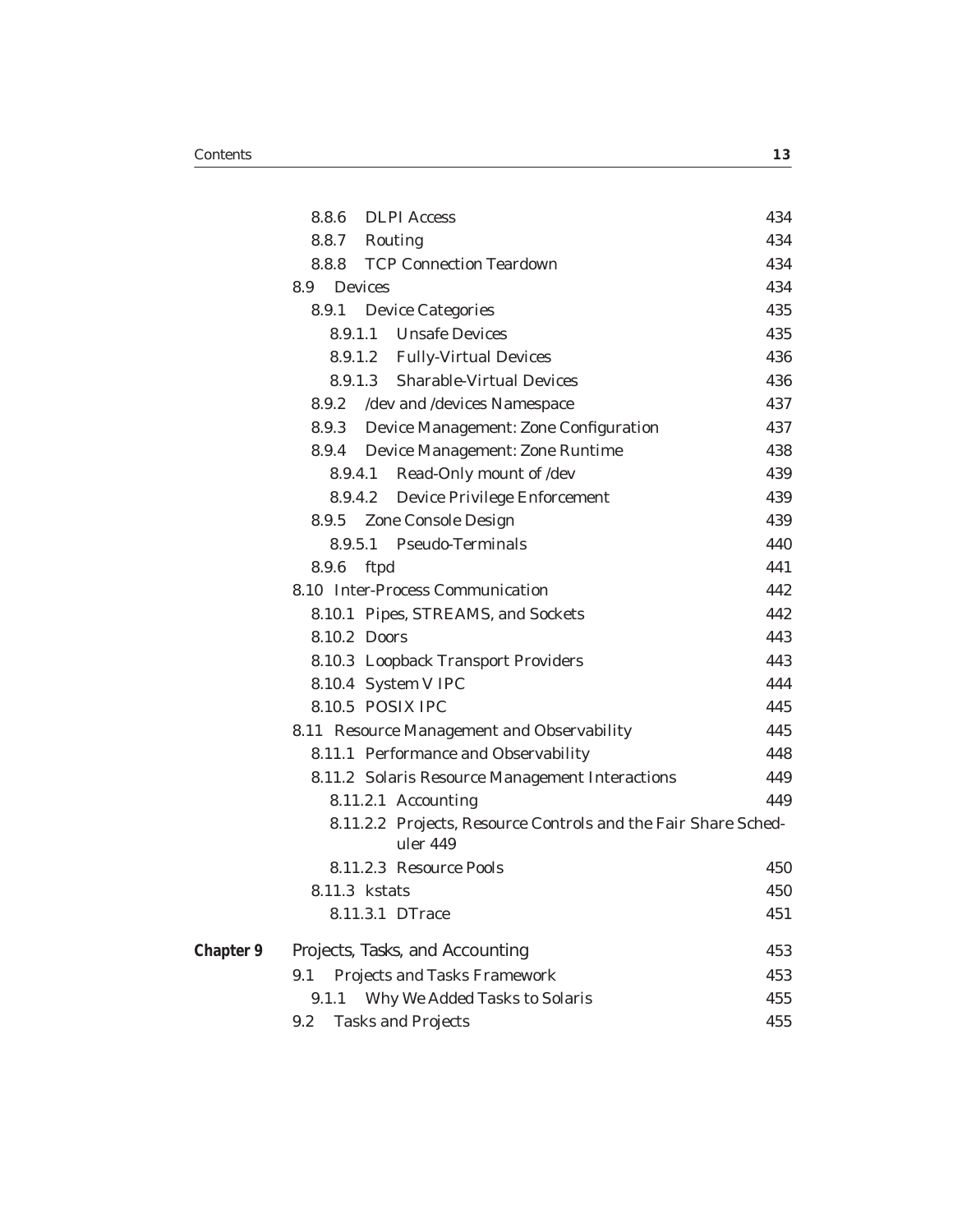|            | 9.2.1                    | <b>Solaris Resource Manager (SRM)</b>                      | 456 |
|------------|--------------------------|------------------------------------------------------------|-----|
|            | 9.2.2                    | <b>Implementation of Solaris Process Accounting</b>        | 456 |
|            | 9.2.3                    | <b>Interaction Between Projects and Roles</b>              | 457 |
|            | 9.2.4                    | Summary                                                    | 458 |
|            | 9.3                      | <b>Interfaces for Projects and Tasks</b>                   | 458 |
|            | 9.3.1                    | <b>New Data Types and System Calls</b>                     | 458 |
|            | 9.3.1.1                  | <b>Project and Task System Calls</b>                       | 459 |
|            | 9.3.1.2                  | <b>Accounting System Calls</b>                             | 460 |
|            | 9.3.2                    | <b>Enhancements to Existing System Calls</b>               | 460 |
|            | 9.3.3                    | Enhancements to $\text{proc}(4)$                           | 461 |
|            | 9.3.4                    | <b>Name Services</b>                                       | 461 |
|            | 9.3.4.1                  | <b>LDAP Schema for Project</b>                             | 463 |
|            | 9.3.4.2                  | <b>Extensions for Resource Management</b>                  | 463 |
|            | 9.3.5                    | libexacct and the exacct File Format                       | 463 |
|            | 9.3.5.1                  | <b>Internal Representation</b>                             | 464 |
|            | 9.3.6                    | <b>File Representation</b>                                 | 465 |
|            | 9.3.7                    | exacct <b>Catalog</b>                                      | 466 |
|            | 9.3.8                    | <b>Additional Library APIs</b>                             | 470 |
|            | 9.3.8.1                  | Name Service-Related Interfaces: libc and libnsl<br>470    |     |
|            | 9.3.9                    | <b>New Commands</b>                                        | 471 |
|            | 9.3.9.1                  | projadd $(1M)$ , projdel $(1M)$ , and projmod $(1M)$       | 471 |
|            |                          | $9.3.9.2$ $\arctan(1M)$                                    | 471 |
|            |                          | $9.3.9.3$ newtask $(1)$                                    | 471 |
|            |                          | $9.3.9.4$ projects $(1)$                                   | 472 |
|            |                          | 9.3.10 Enhancements to Existing Commands                   | 472 |
|            |                          | $9.3.10.1 \text{ ps}(1), \text{pgrep}(1), \text{pkill}(1)$ | 472 |
|            | $9.3.11$ id(1)           |                                                            | 472 |
|            |                          | $9.3.11.1$ at(1), batch(1), cron(1)                        | 473 |
|            |                          | 9.3.11.2 Login Commands                                    | 473 |
|            |                          | $9.3.11.3 \text{ su}(1)$                                   | 473 |
|            |                          | 9.3.12 Solaris Accounting Commands                         | 473 |
|            | 9.4                      | <b>Further Information About Projects and Tasks</b>        | 474 |
| Chapter 10 | <b>Resource Controls</b> |                                                            | 475 |
|            |                          | 14.1 Introduction to Resource Controls                     | 475 |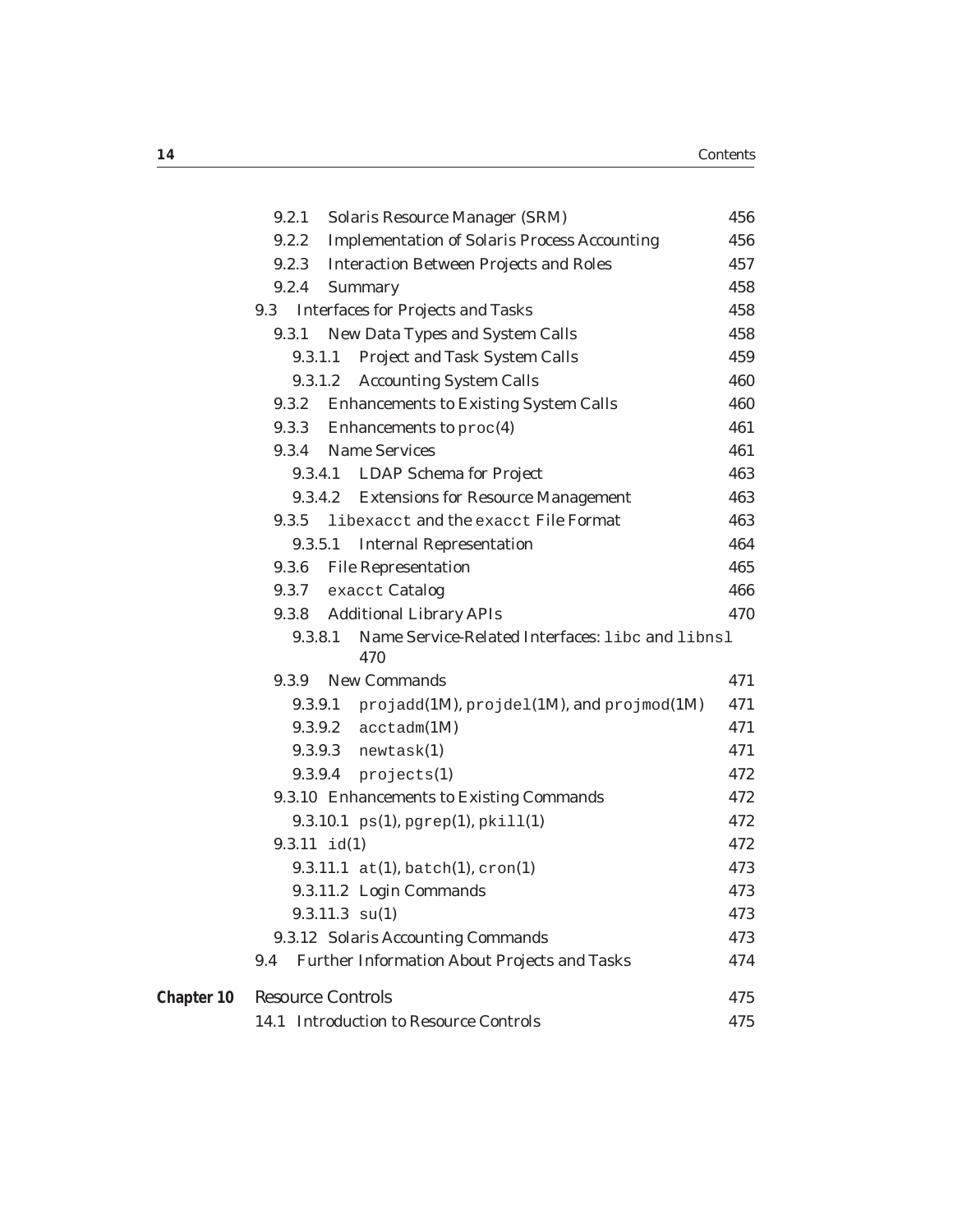| 14.1.1 Overview |                                                                    | 476 |
|-----------------|--------------------------------------------------------------------|-----|
|                 | 14.2 Why We Added Resource Controls                                | 477 |
|                 | 14.2.1 Standard UNIX Implementation of Resource Limits             | 477 |
|                 | 14.2.2 What Is an $rct1$ ?                                         | 477 |
|                 | 14.2.2.1 Numeric Values of Resource Controls                       | 478 |
|                 | 14.2.2.2 Survey of Constant Definitions                            | 479 |
| 14.2.3 Policy   |                                                                    | 481 |
|                 | 14.2.4 Additional Design Issues                                    | 482 |
|                 | 14.2.4.1 Consequences of Exceeding an rctl                         | 482 |
|                 | 14.2.4.2 Signal and siginfo Semantics for Exceeded Controls<br>482 |     |
|                 | 14.2.4.3 Syslog Message Format                                     | 483 |
|                 | 14.2.4.4 Generalizing Hard and soft limits                         | 483 |
|                 | 14.2.4.5 Translating rlimits to rctls.                             | 484 |
|                 | 14.2.4.6 Resource Controls and the Task                            | 484 |
|                 | 14.2.4.7 Visibility Through /proc; Privileges and Ownership<br>485 |     |
|                 | 14.3 Resource Control Administrative Scenarios                     | 485 |
|                 | 14.3.1 Resource Controls for Capacity Warnings                     | 485 |
|                 | 14.3.2 Controls for Resource Limiting                              | 486 |
|                 | 14.3.3 Programming Scenarios                                       | 487 |
|                 | 14.3.3.1 Simplified Task Creation                                  | 487 |
|                 | 14.3.3.2 Determining Active Projects                               | 488 |
|                 | 14.3.4 Controls in Multiprogramming Scenarios                      | 488 |
|                 | 14.4 New Interfaces and Modifications for Resource Controls        | 489 |
|                 | 14.4.1 Project Name-Service Attributes                             | 489 |
|                 | 14.4.1.1 Attributes Originating Within Solaris                     | 490 |
|                 | 14.4.1.2 Attributes Originating Outside Solaris                    | 490 |
|                 | 14.4.1.3 Grammar for Attributes                                    | 490 |
|                 | 14.4.1.4 Interpretation of rctl Attributes                         | 490 |
|                 | 14.4.1.5 An Example /etc/project                                   | 492 |
|                 | 14.4.2 System Calls and Private Kernel Interfaces                  | 492 |
|                 | 14.4.3 Library Functions                                           | 492 |
|                 | 14.4.3.1 setproject(3PROJECT)                                      | 492 |
|                 | 14.4.3.2 project_walk(3PROJECT)                                    | 492 |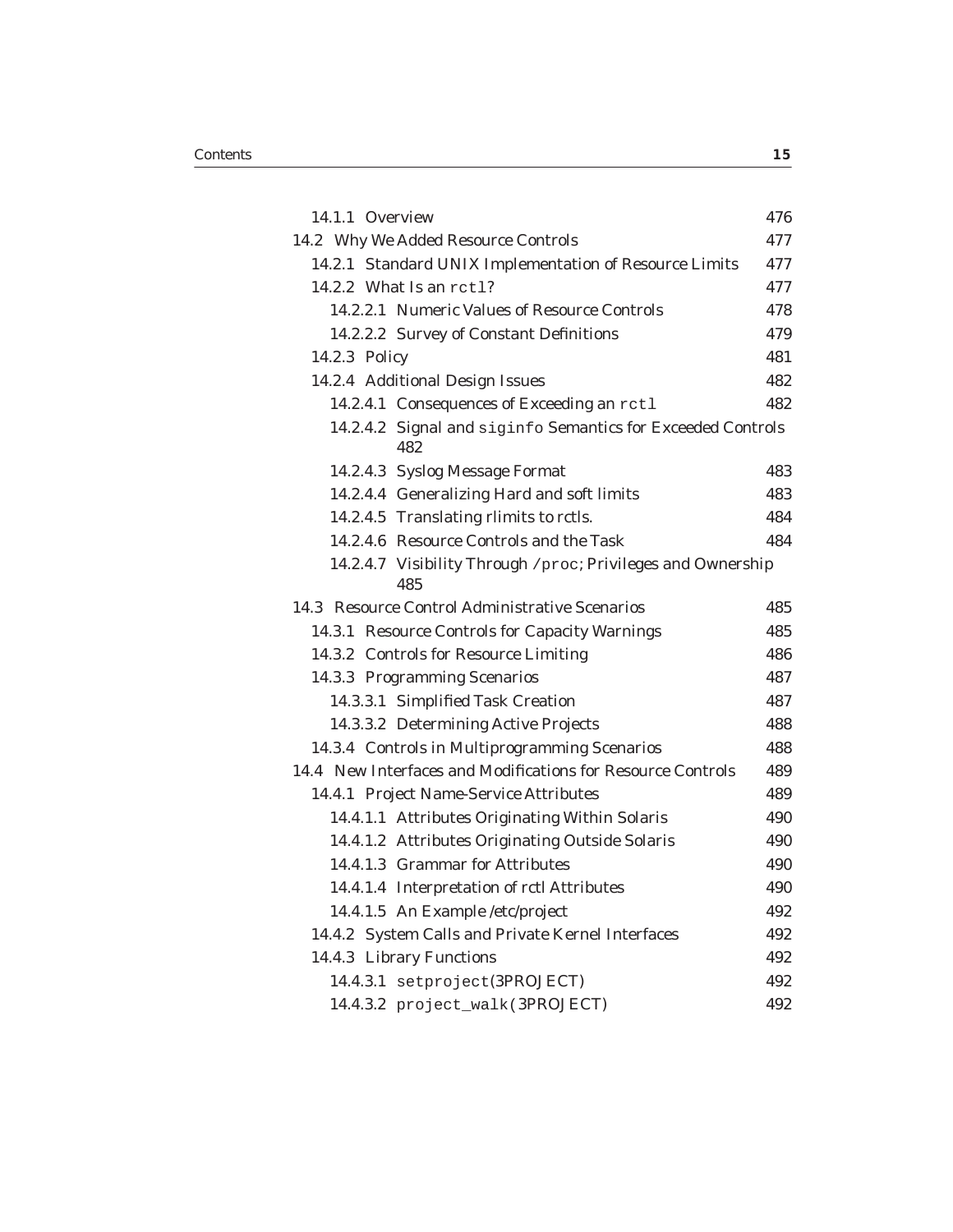| 14.4.3.3 rctl_walk(3C)                                     | 493 |
|------------------------------------------------------------|-----|
| 14.4.3.4 The getprojent () Derived Family of Library Calls |     |
| 493                                                        |     |
| 14.4.3.5 rct1b1k Manipulation Routines                     | 493 |
| 14.4.4 Commands                                            | 493 |
| 14.4.4.1 $pret1(1)$                                        | 493 |
| 14.4.4.2 $rct1$ adm(1M)                                    | 493 |
| 14.5 Kernel Interfaces for Resource Controls               | 493 |
| 14.5.1 Data Structures                                     | 494 |
| 14.5.2 Operations Vector                                   | 495 |
| 14.5.3 Interface Overview                                  | 495 |
| 14.5.4 Interface Definitions                               | 497 |
| 14.5.5 An Example Resource Control                         | 498 |

#### **PART FIVE Memory 501**

| Chapter 11 | Introduction to Solaris Memory                                                | 503 |
|------------|-------------------------------------------------------------------------------|-----|
|            | 11.1 Virtual Memory Primer                                                    | 503 |
|            | 11.2 Two Levels of Memory                                                     | 504 |
|            | 11.3 Memory Sharing and Protection                                            | 504 |
|            | 11.4 Pages: Basic Units of Physical Memory                                    | 504 |
|            | 11.5 Virtual-to-Physical Translation                                          | 505 |
|            | 11.6 Physical Memory Management: Paging and Swapping                          | 506 |
|            | 11.7 Virtual Memory As a File System Cache                                    | 506 |
|            | 11.8 New Features of the Virtual Memory Implementation                        | 507 |
| Chapter 12 | Memory Monitoring and Analysis                                                | 511 |
|            | 12.1 Learning About the Tools                                                 | 511 |
|            | 12.1.1 Using Tools for Memory Analysis                                        | 511 |
|            | 12.1.2 Explaining the vmstat Command                                          | 513 |
|            | 12.1.3 Obtaining Memory kstats                                                | 516 |
|            | 12.1.4 Using the Perl kstat API to Look at Memory Statistics 517              |     |
|            | 12.1.5 Using the memstat Command in mdb                                       | 518 |
|            | 12.1.6 Categorizing Process Memory: Virtual Size and Resident<br>Set Size 519 |     |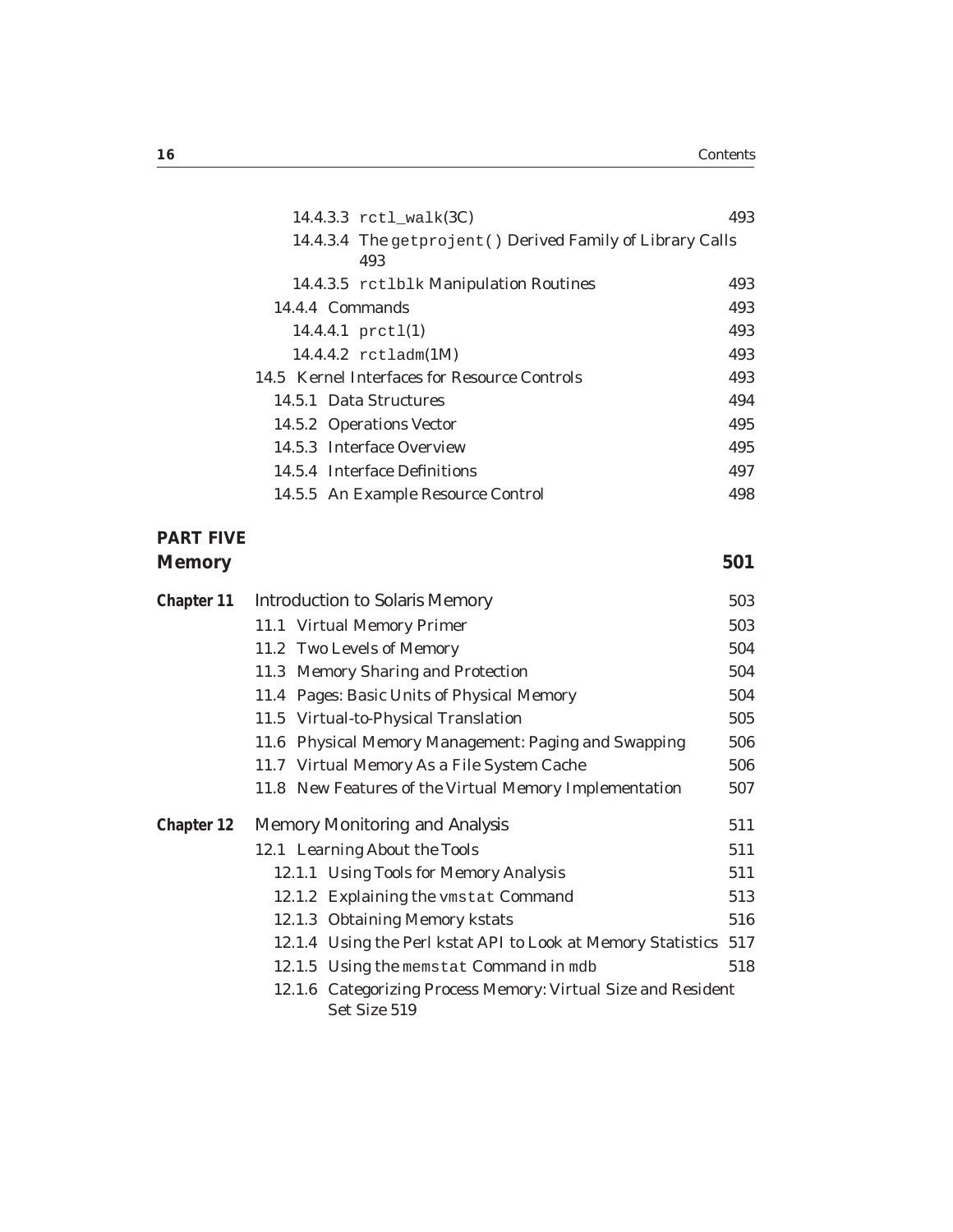|            |      | 12.1.7 Using pmap to Inspect Process Memory Usage       | 520 |
|------------|------|---------------------------------------------------------|-----|
|            |      | 12.1.8 Using DTrace for Memory Analysis                 | 521 |
|            |      | 12.1.9 Observing MMU Performance Impact with trapstat   | 523 |
|            |      | 12.2 Learning About Physical Memory Allocation          | 523 |
|            |      | 12.2.1 The Allocation Cycle of Physical Memory          | 524 |
|            |      | 12.2.2 Methods for Observing Physical Memory Allocation | 527 |
|            |      | 12.2.3 Total Physical Memory                            | 528 |
|            |      | 12.2.4 Free Memory                                      | 528 |
|            |      | 12.2.5 Free Memory and the Page Scanner                 | 528 |
|            |      | 12.2.6 Scan Rate as a Health Indicator                  | 529 |
|            |      | 12.2.7 Kernel Memory                                    | 530 |
|            |      | 12.2.8 Reference for System Memory Allocation kstats    | 532 |
|            |      | 12.3 Learning About Paging                              | 534 |
|            |      | 12.3.1 File I/O Paging: "Good" Paging                   | 534 |
|            |      | 12.3.2 Anonymous Memory Paging: "Bad" Paging            | 535 |
|            |      | 12.3.2.1 Using prstat To Estimate Memory Slowdowns      | 536 |
|            |      | 12.3.2.2 Using DTrace to Estimate Memory Slowdowns      | 536 |
|            |      | 12.3.3 Reference for System Paging kstats               | 538 |
|            |      | 12.4 Learning About Process Memory Utilization          | 541 |
|            |      | 12.4.1 Sharing Executables and Libraries                | 542 |
|            |      | 12.4.2 SPARC Address Spaces                             | 543 |
|            |      | 12.4.3 x86 and x64 Address Space Layout                 | 545 |
|            |      | 12.4.4 Growing the Heap                                 | 546 |
|            |      | 12.4.5 The Stack                                        | 548 |
|            |      | 12.4.5.1 Memory Mapped Files                            | 548 |
|            |      | 12.4.6 Using pmap to Look at Mappings                   | 550 |
|            |      | 12.4.7 Calculating Process Memory Usage with pmap       | 551 |
|            |      | 12.4.8 Displaying Page Size Information with pmap       | 555 |
|            |      | 12.5 Learning About Swap Space                          | 556 |
|            |      | 12.5.1 Swap Allocation                                  | 556 |
|            |      | 12.5.2 Swap Statistics                                  | 558 |
|            |      | 12.5.3 Display of Swap Reservations With pmap           | 562 |
| Chapter 13 |      | Working with Multiple Page Sizes in Solaris             | 565 |
|            | 13.1 | Determining When to Use Large Pages                     | 565 |
|            | 13.2 | <b>Measuring Application Performance</b>                | 566 |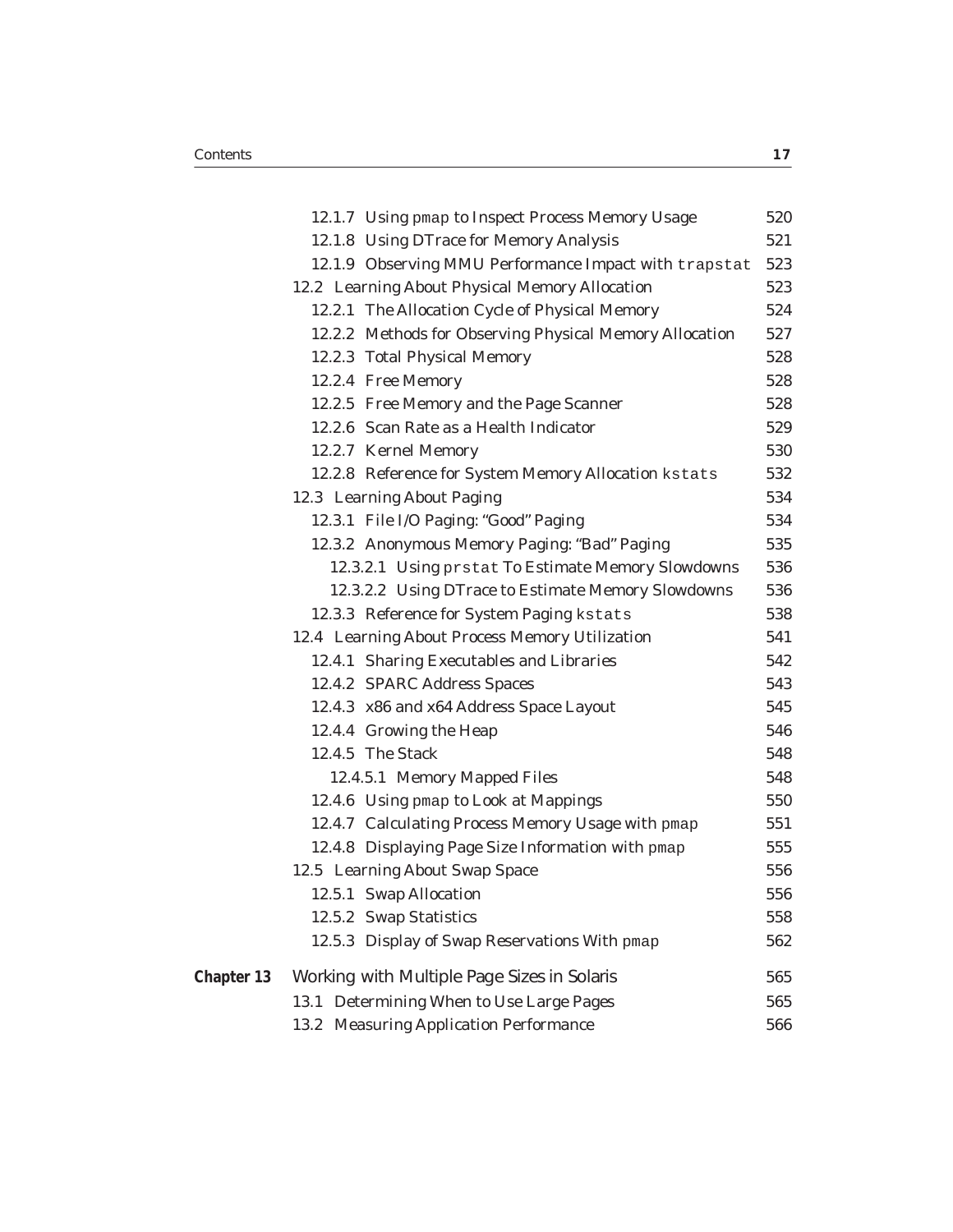|            | 13.2.1 Determination Allocated Page Sizes            | 568 |
|------------|------------------------------------------------------|-----|
|            | 13.2.2 Discovery of Supported Page Sizes             | 571 |
|            | 13.3 Configuring for Multiple Page Sizes             | 572 |
|            | 13.3.1 Enabling Large Pages                          | 572 |
|            | 13.3.2 Advising Page-size Preferences With ppgsz(1M) | 573 |
|            | 13.3.3 Interposing Shared Libraries With libmpss.so  | 573 |
|            | 13.3.4 Request Larger Page Sizes with the Compiler   | 575 |
|            | 13.3.5 Interfaces to Request Larger Page Sizes       | 576 |
|            | 13.3.6 CPU Specific Large Page Support               | 579 |
| Chapter 14 | Virtual Memory                                       | 583 |
|            | 14.1 Design Overview                                 | 583 |
|            | 14.2 Tracing the VM System                           | 585 |
|            | 14.3 Virtual Address Spaces                          | 587 |
|            | 14.3.1 Address Space Management                      | 587 |
|            | 14.3.2 Address Space Callbacks                       | 592 |
|            | 14.3.3 Virtual Memory Protection Modes               | 592 |
|            | 14.3.4 Page Faults in Address Spaces                 | 592 |
|            | 14.4 Segment Drivers                                 | 599 |
|            | 14.4.1 The vnode Segment: seg_vn                     | 603 |
|            | 14.4.1.1 Memory Mapped Files                         | 604 |
|            | 14.4.2 Copy-on-Write                                 | 606 |
|            | 14.4.3 Page Protection and Advice                    | 607 |
|            | 14.5 Anonymous Memory                                | 607 |
|            | 14.6 The Anonymous Memory Layer                      | 608 |
|            | 14.7 The swapfs Layer                                | 611 |
|            | 14.7.0.1 swapfs Implementation                       | 612 |
|            | 14.8 Virtual Memory Watchpoints                      | 614 |
|            | 14.9 Changes to Support Large Pages                  | 617 |
|            | 14.9.1 System View of a Large Page                   | 617 |
|            | 14.9.2 Free List Organization                        | 618 |
|            | 14.9.3 Page Allocation and Memory Fragmentation      | 619 |
|            | 14.9.4 Large-Page Faulting                           | 620 |
|            | 14.9.5 Large-Page Freeing                            | 623 |
|            | 14.9.6 Operations That Interfere with Large Pages    | 624 |
|            | 14.9.7 HAT Support                                   | 624 |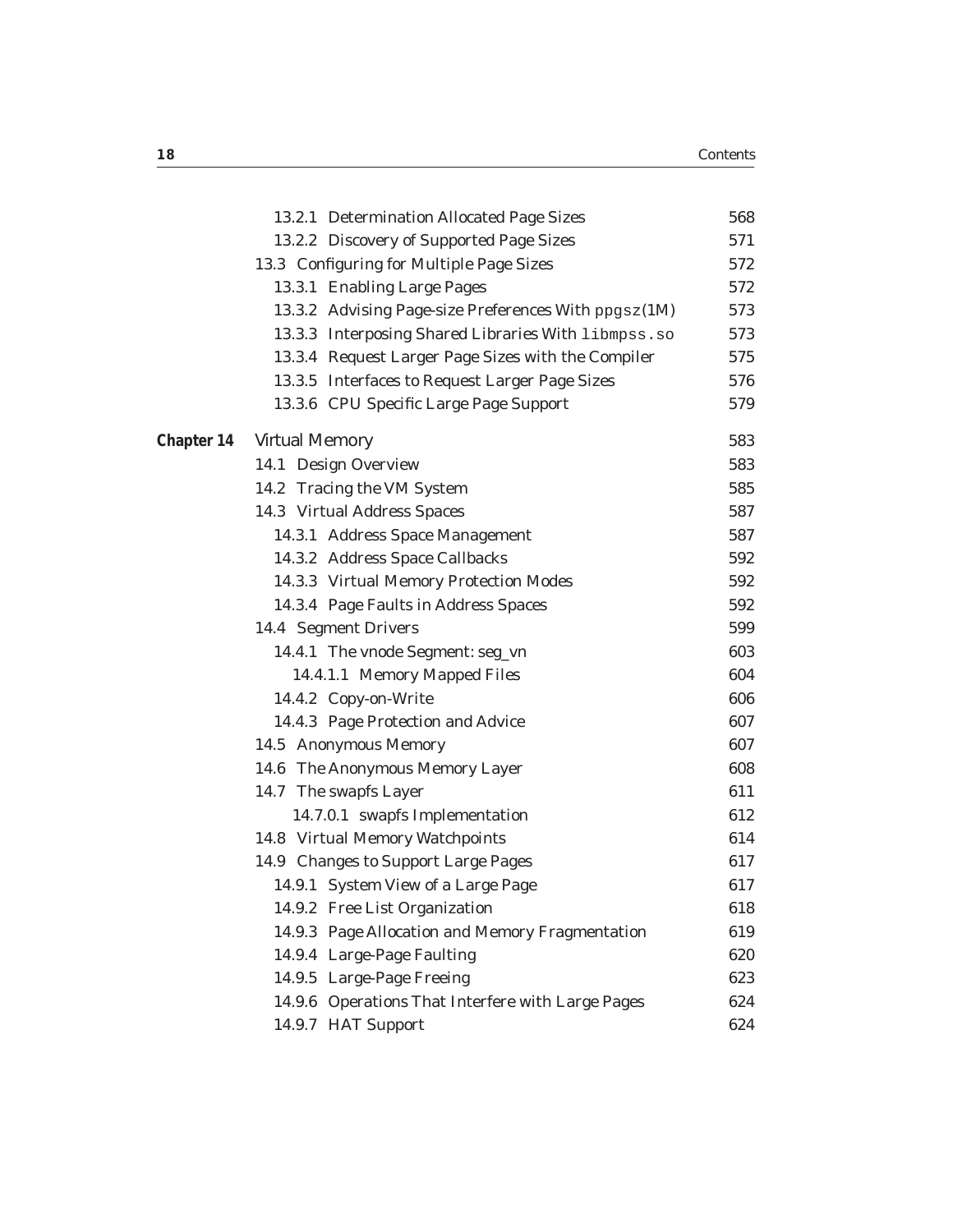|            | 14.9.8 procfs Changes                        | 625 |
|------------|----------------------------------------------|-----|
| Chapter 15 | <b>Physical Memory</b>                       | 627 |
|            | 15.1 Pages—The Basic Unit of Solaris Memory  | 627 |
|            | 15.1.1 The Page Hash List                    | 628 |
|            | 15.1.2 MMU-Specific Page Structures          | 629 |
|            | 15.1.3 Free List and Cache List              | 631 |
|            | 15.1.4 Physical Page "memseg" Lists          | 631 |
|            | 15.1.5 The Page-Level Interfaces             | 631 |
|            | 15.1.6 The Page Throttle                     | 634 |
|            | 15.1.7 Page Coloring                         | 634 |
|            | 15.2 The Page Scanner                        | 638 |
|            | 15.2.1 Page Scanner Operation                | 639 |
|            | 15.2.2 Page-out Algorithm and Parameters     | 640 |
|            | 15.2.2.1 Scan Rate Parameters                | 641 |
|            | 15.2.2.2 Not Recently Used Time              | 642 |
|            | 15.2.3 Shared Library Optimizations          | 643 |
|            | 15.2.3.1 Page Scanner CPU Utilization Clamp  | 643 |
|            | 15.2.4 Parameters That Limit Pages Paged Out | 643 |
|            | 15.2.4.1 Summary of Page Scanner Parameters  | 644 |
|            | 15.2.5 Page Scanner Implementation           | 645 |
|            | 15.2.6 The Memory Scheduler                  | 647 |
|            | 15.2.6.1 Soft Swapping                       | 647 |
|            | 15.2.6.2 Hard Swapping                       | 647 |
| Chapter 16 | Kernel Memory                                | 649 |
|            | 16.1 Kernel Virtual Memory Layout            | 649 |
|            | 16.1.1 Kernel Address Space                  | 650 |
|            | 16.1.2 The Kernel Text and Data Segments     | 652 |
|            | 16.1.3 Virtual Memory Data Structures        | 652 |
|            | 16.1.4 The UltraSPARC Kernel Nucleus         | 652 |
|            | 16.1.5 Loadable Kernel Module Text and Data  | 653 |
|            | 16.1.6 The Kernel Address Space and Segments | 655 |
|            | 16.2 Kernel Memory Allocation                | 656 |
|            | 16.2.1 The Kernel Heap                       | 657 |
|            | 16.2.2 The Kernel Memory Segment Driver      | 658 |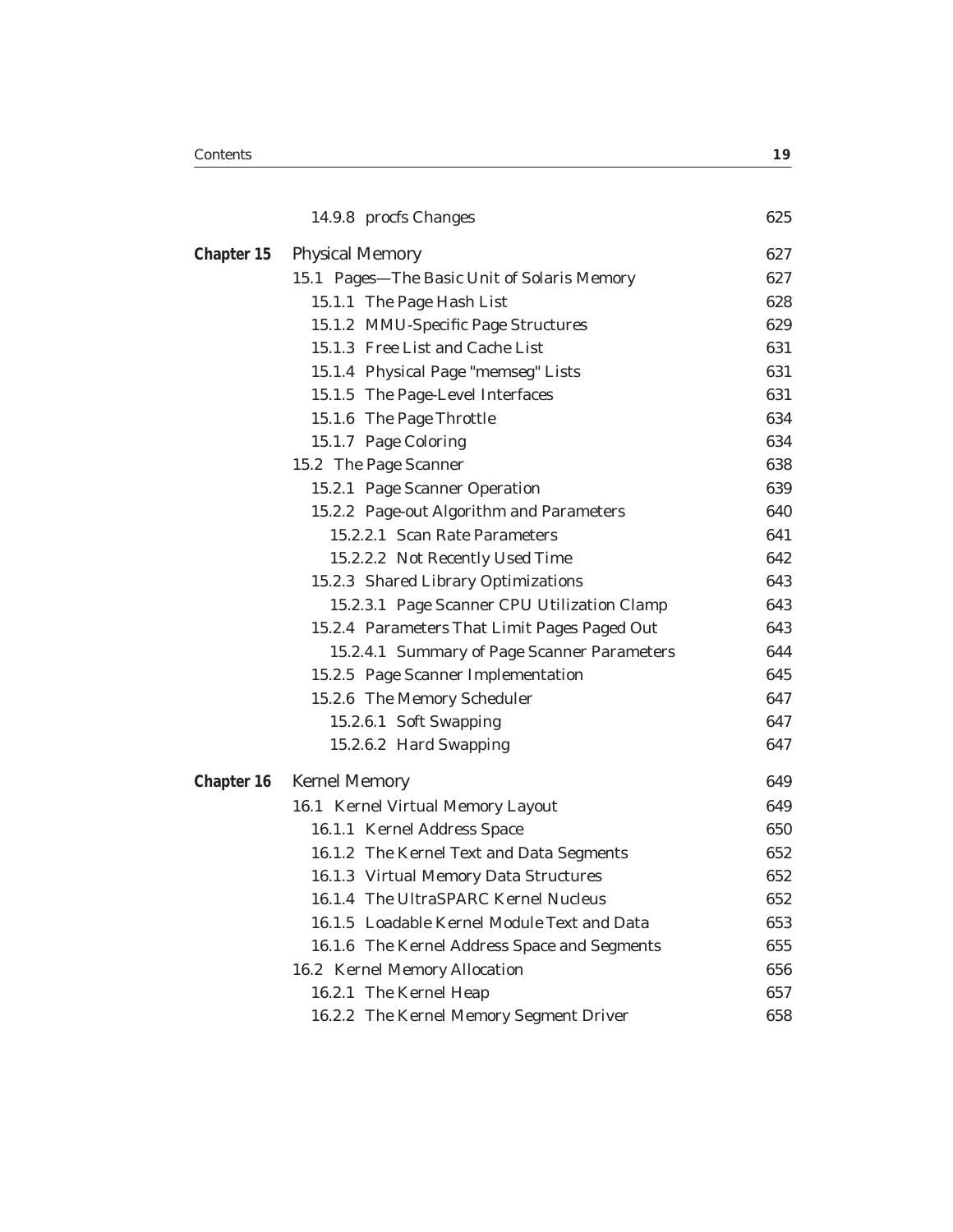| 16.2.3 The Kernel Memory Slab Allocator                   | 660 |
|-----------------------------------------------------------|-----|
| 16.2.3.1 Slab Allocator Overview                          | 660 |
| 16.2.3.2 Object Caching                                   | 663 |
| 16.2.3.3 General-Purpose Allocations                      | 665 |
| 16.2.3.4 Slab Allocator Implementation                    | 667 |
| 16.2.3.5 The CPU Layer                                    | 669 |
| 16.2.3.6 The Depot Layer                                  | 669 |
| 16.2.3.7 The Global (Slab) Layer                          | 670 |
| 16.2.3.8 Slab Cache Parameters                            | 671 |
| 16.2.3.9 Slab Allocator Statistics                        | 673 |
| 16.3 The Vmem Allocator                                   | 677 |
| 16.3.1 Background                                         | 677 |
| 16.3.2 Vmem Objectives                                    | 678 |
| 16.3.3 Interface Description                              | 678 |
| 16.3.3.1 Creating Arenas                                  | 678 |
| 16.3.3.2 Allocating and Freeing Resources                 | 681 |
| 16.3.3.3 Importing From Another Arena                     | 682 |
| 16.3.4 Vmem Implementation                                | 682 |
| 16.3.4.1 Keeping Track of Segments                        | 682 |
| 16.3.4.2 Allocating and Freeing Segments                  | 683 |
| 16.3.4.3 Locking Strategy                                 | 685 |
| 16.3.4.4 Quantum Caching                                  | 685 |
| 16.3.4.5 Fragmentation                                    | 686 |
| 16.3.5 Vmem Performance                                   | 687 |
| 16.3.5.1 Microbenchmark Performance                       | 687 |
| 16.3.5.2 System-Level Performance                         | 688 |
| 16.3.6 Summary                                            | 688 |
| 16.4 Kernel Memory Allocator Tracing                      | 689 |
| 16.4.1 Enabling KMA DEBUG Flags                           | 689 |
| 16.4.2 Examining Kernel Memory Allocations with MDB       | 690 |
| 16.4.3 Detecting Memory Corruption                        | 692 |
| 16.4.4 Freed Buffer Checking: 0xdeadbeef                  | 692 |
| 16.4.5 Redzone: 0xfeedface                                | 693 |
| 16.4.6 Uninitialized Data: 0xbaddcafe                     | 696 |
| <b>Associating Panic Messages With Failures</b><br>16.4.7 | 697 |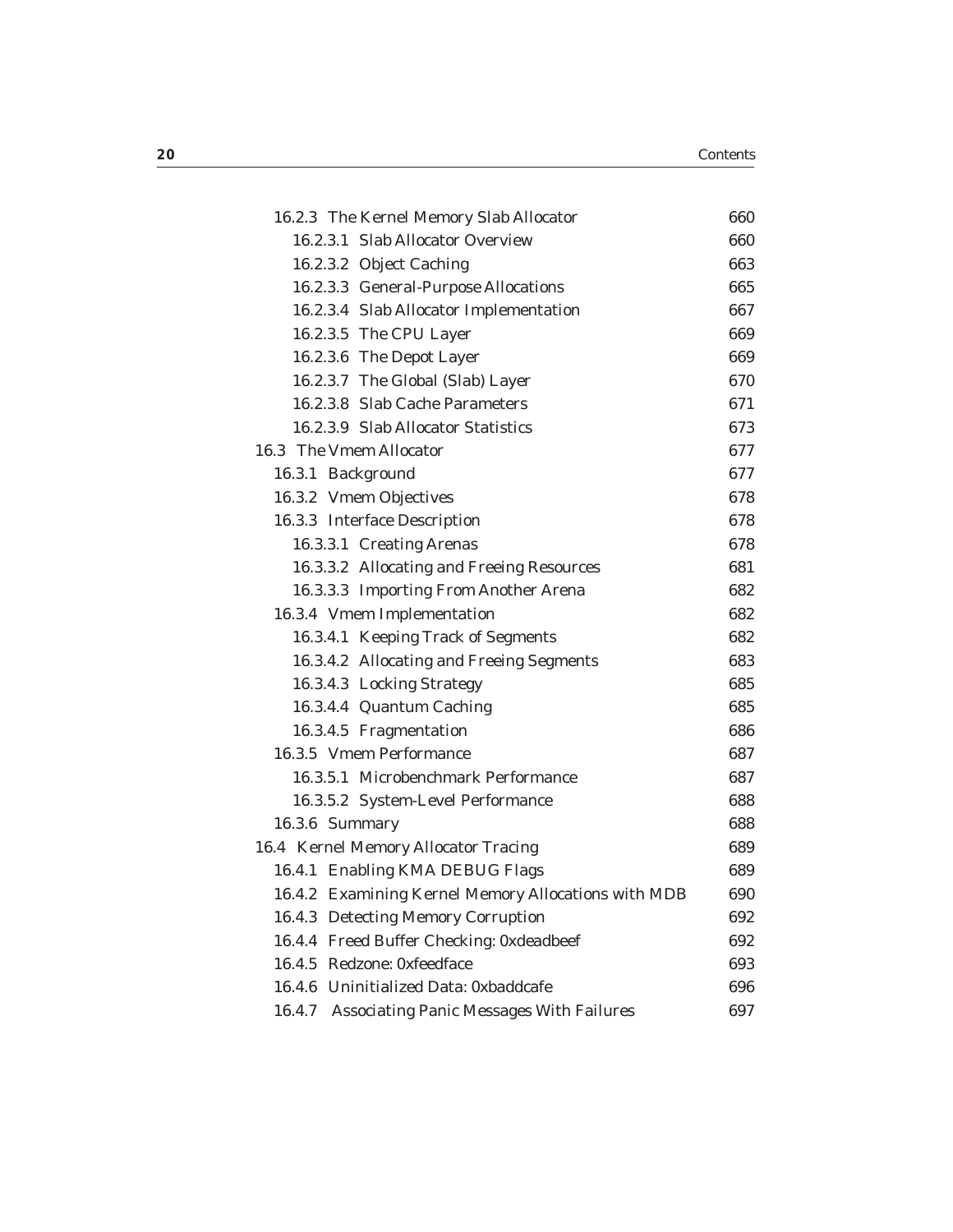|                 | 16.4.8 Memory Allocation Logging                           | 697 |
|-----------------|------------------------------------------------------------|-----|
|                 | 16.4.8.1 Buftag Data Integrity                             | 698 |
|                 | 16.4.8.2 The bufctl Pointer                                | 699 |
|                 | 16.4.9 Advanced Memory Analysis                            | 700 |
|                 | 16.4.9.1 Finding Memory Leaks                              | 700 |
|                 | 16.4.9.2 Finding References to Data                        | 701 |
|                 | 16.4.10 Finding Corrupt Buffers With :: kmem_verify        | 702 |
|                 | 16.4.11 Allocator Logging Facility                         | 703 |
| Chapter 17      | <b>Hardware Address Translation</b>                        | 707 |
|                 | 17.1 HAT Overview                                          | 707 |
|                 | 17.2 The x64 HAT                                           | 709 |
|                 | 17.2.1 MMU Configuration                                   | 709 |
|                 | 17.2.2 struct mmu                                          | 712 |
|                 | 17.2.3 Virtual Address Space Layout                        | 713 |
|                 | 17.2.4 64 bit                                              | 715 |
|                 | 17.2.5 32 bit                                              | 716 |
|                 | 17.2.6 HAT IMPLEMENTATION                                  | 717 |
|                 | 17.2.6.1 struct hat                                        | 717 |
|                 | 17.2.6.2 Page Tables and struct htable                     | 718 |
|                 | 17.2.6.3 Physical memory and DMA                           | 721 |
|                 | 17.3 SPARC HAT                                             | 722 |
|                 | 17.3.0.4 UltraSPARC-I and II Watchpoint Implementation 726 |     |
| <b>PART SIX</b> |                                                            |     |
|                 | <b>Files and File Systems</b>                              | 729 |
| Chapter 18      | File System Framework                                      | 731 |
|                 | 18.1 File System Framework                                 | 731 |
|                 | 18.2 Process Level File Abstractions                       | 733 |
|                 | 18.2.1 File Descriptors                                    | 734 |
|                 | 18.2.2 The open Code Path                                  | 735 |
|                 | 18.2.3 Allocating and Deallocating File Descriptors        | 736 |
|                 | 18.2.4 File Descriptor Limits                              | 739 |
|                 | 18.2.5 File Structures                                     | 740 |
|                 | 18.3 Solaris File System Framework                         | 741 |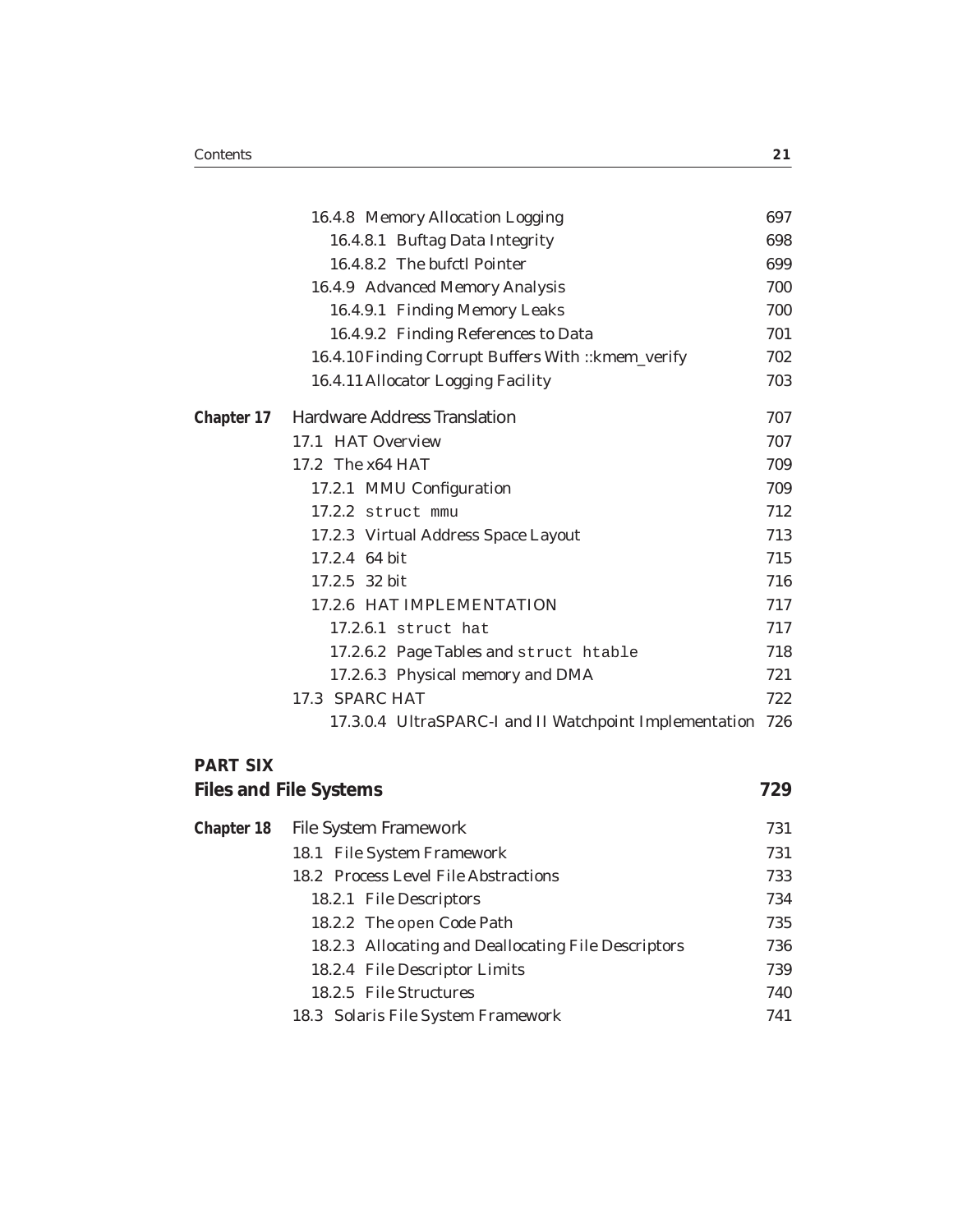| 18.3.1 Evolution of the File System Framework | 743 |
|-----------------------------------------------|-----|
| 18.3.2 The Solaris File System Interface      | 746 |
| 18.4 File System Modules                      | 746 |
| 18.4.1 Interfaces for Mount Options           | 747 |
| 18.4.2 Module Initialization                  | 748 |
| 18.5 The Virtual File System (vfs) Interface  | 749 |
| 18.5.1 vfs Methods                            | 750 |
| 18.5.2 vfs Support Functions                  | 754 |
| 18.5.3 The mount Method                       | 759 |
| 18.5.4 The umount Method                      | 760 |
| 18.5.5 Root vnode Identification              | 761 |
| 18.5.6 vfs Information Available with MDB     | 762 |
| 18.6 The Vnode                                | 764 |
| 18.6.1 Object Interface                       | 765 |
| 18.6.2 vnode Types                            | 767 |
| 18.6.3 vnode Method Registration              | 767 |
| 18.6.4 vnode Methods                          | 770 |
| 18.6.5 Support Functions for Vnodes           | 777 |
| 18.6.6 The Life Cycle of a Vnode              | 778 |
| 18.6.7 Vnode Creation and Destruction         | 779 |
| 18.6.8 The vnode Reference Count              | 779 |
| 18.6.9 Interfaces for Paging vnode Cache      | 780 |
| 18.6.10 Block I/O on vnode Pages              | 782 |
| 18.6.11 vnode Information Obtainable with MDB | 783 |
| 18.6.12 DTrace Probes in the vnode Layer      | 785 |
| 18.7 File System I/O                          | 790 |
| 18.7.1 Memory Mapped I/O                      | 790 |
| 18.7.2 read() and write() System Calls        | 792 |
| 18.7.3 The seg_kpm Driver                     | 793 |
| 18.7.4 The seg_map Driver                     | 794 |
| 18.7.5 Interaction between segmap and segkpm  | 799 |
| 18.8 File systems and Memory Allocation       | 801 |
| Solaris 8 - "Cyclic Page Cache"<br>18.8.1     | 802 |
| 18.8.2 The old allocation algorithm           | 802 |
| 18.8.3 The new allocation algorithm           | 806 |
|                                               |     |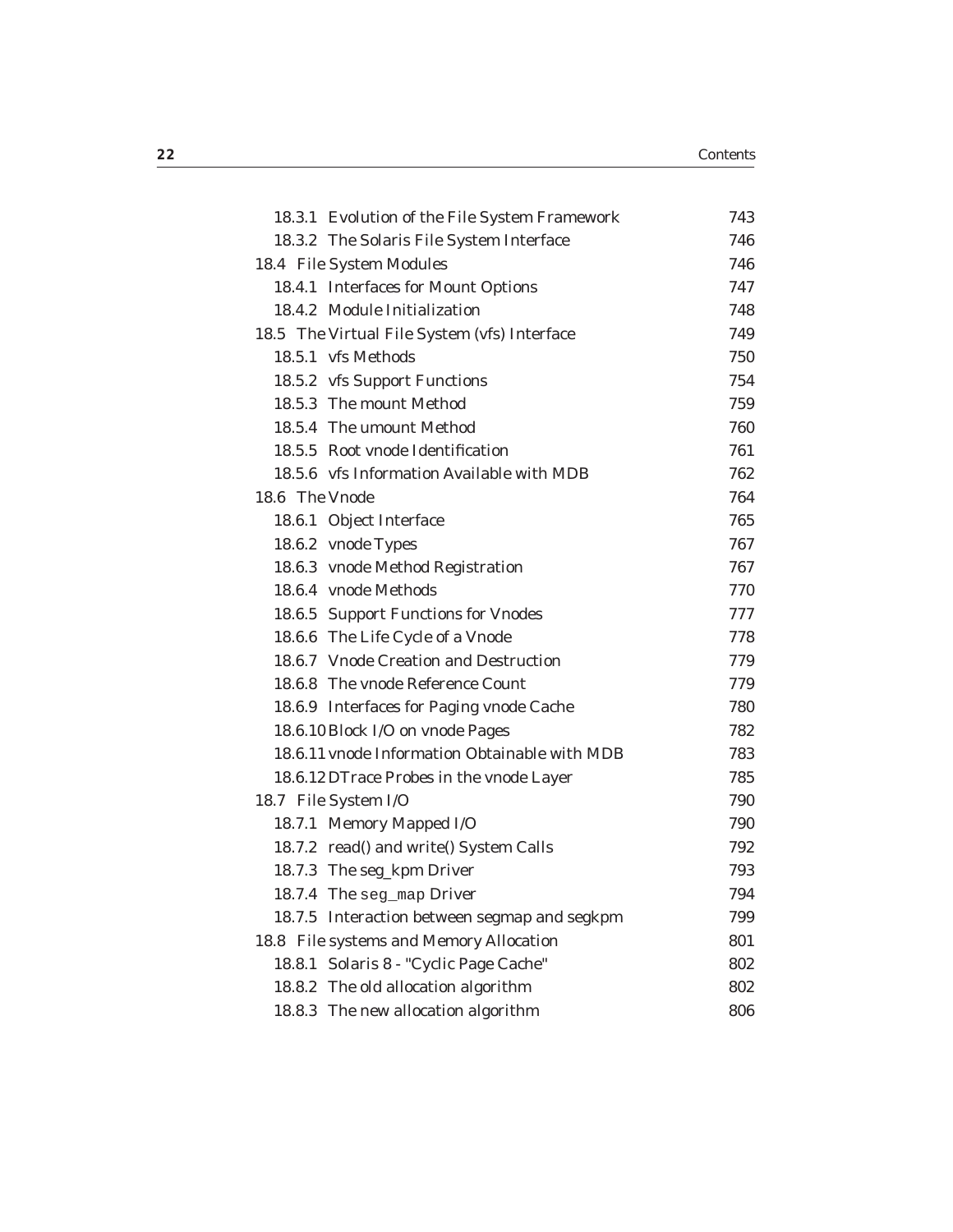**Chapter** 

|    | 18.8.4 Putting it all together: The Allocation Cycle | 806 |
|----|------------------------------------------------------|-----|
|    | 18.9 Path-Name Management                            | 808 |
|    | 18.9.1 The lookuppn() Method                         | 808 |
|    | 18.9.2 The vop_lookup() Method                       | 809 |
|    | 18.9.3 The vop_readdir() Method                      | 809 |
|    | 18.9.4 Path-Name Traversal Functions                 | 811 |
|    | 18.10 The Directory Name Lookup Cache                | 813 |
|    | 18.10.1 DNLC Operation                               | 813 |
|    | 18.10.2 Primary DNLC Support Functions               | 815 |
|    | 18.10.3 DNLC Negative Cache                          | 816 |
|    | 18.10.4 DNLC Directory Cache                         | 817 |
|    | 18.10.5 DNLC Housekeeping Thread                     | 821 |
|    | 18.10.6 DNLC Statistics                              | 821 |
|    | 18.11 The File System Flush Daemon                   | 822 |
|    | 18.12 File System Conversion to Solaris 10           | 822 |
| 19 | The UFS File System                                  | 825 |
|    | 19.1 UFS Development History                         | 825 |
|    | 19.2 UFS On-Disk Format                              | 827 |
|    | 19.2.1 On-disk UFS Inodes                            | 828 |
|    | 19.2.2 UFS Directories                               | 832 |
|    | 19.2.3 UFS Hard Links                                | 834 |
|    | 19.2.4 Shadow Inodes                                 | 834 |
|    | 19.2.5 The Boot Block                                | 835 |
|    | 19.2.6 The Superblock                                | 836 |
|    | 19.2.7 The Cylinder Group                            | 838 |
|    | 19.2.8 Summary of UFS Architecture                   | 839 |
|    | 19.3 The UFS Inode                                   | 842 |
|    | 19.3.1 In-core UFS Inodes                            | 842 |
|    | 19.3.2 Inode Cache                                   | 843 |
|    | 19.3.3 Block Allocation                              | 846 |
|    | 19.3.3.1 Layout Policy                               | 846 |
|    | 19.3.3.2 Mapping Files to Disk Blocks                | 850 |
|    | 19.3.3.3 Reading and Writing UFS Blocks              | 851 |
|    | 19.3.3.4 Buffering Block Metadata                    | 852 |
|    | 19.3.4 Methods to Read and Write UFS Files           | 852 |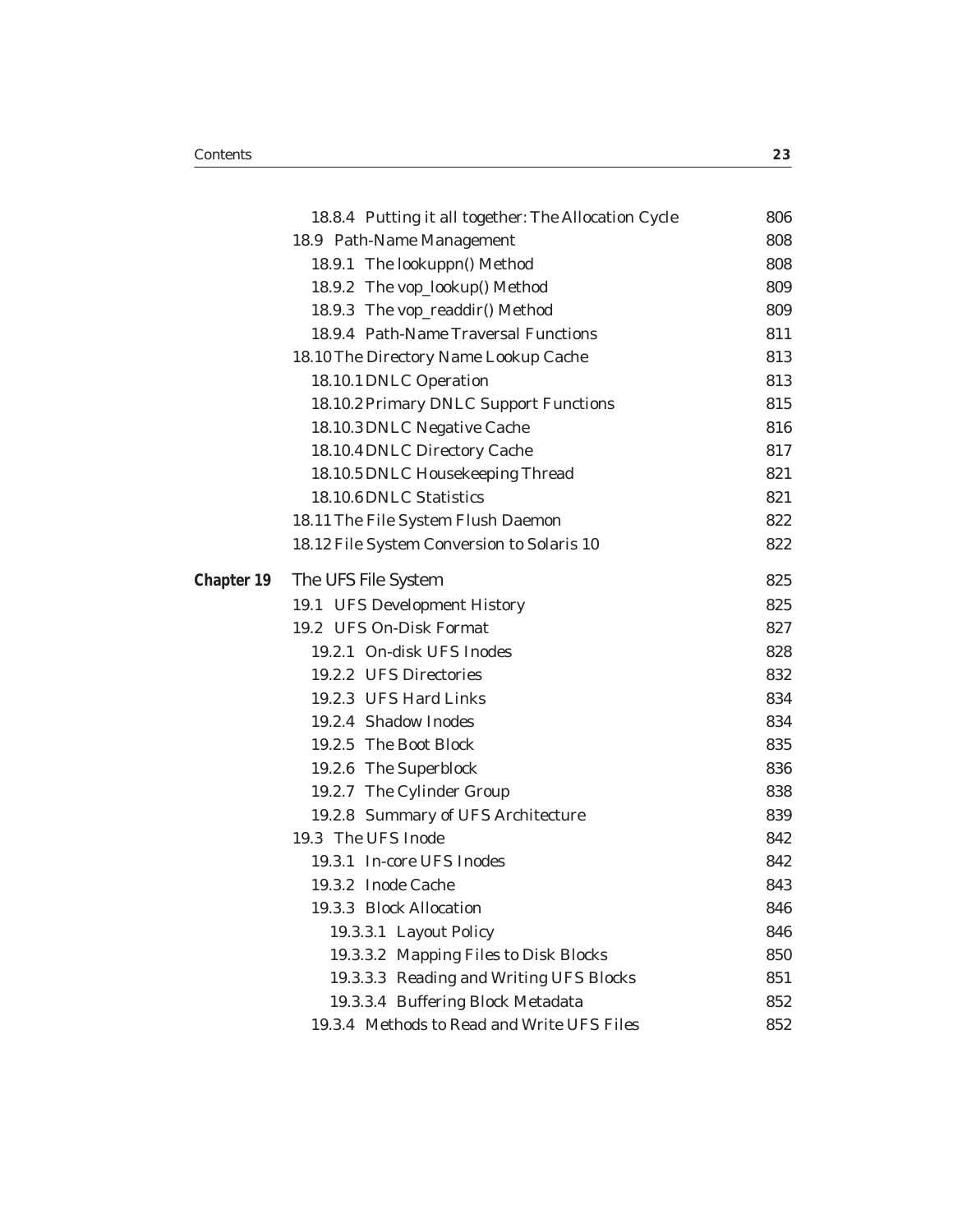| 19.3.4.1 ufs_read()                            | 852 |
|------------------------------------------------|-----|
| 19.3.4.2 ufs_write()                           | 854 |
| 19.4 Access Control in UFS                     | 855 |
| 19.5 Locking in UFS                            | 859 |
| 19.5.1 UFS Lock Descriptions                   | 860 |
| 19.5.2 Inode Lock Ordering                     | 862 |
| 19.5.3 UFS Lockfs Protocol                     | 862 |
| 19.6 Logging                                   | 866 |
| 19.6.1 On-disk Log Data Structures             | 867 |
| 19.6.2 In-core Log Data Structures             | 871 |
| 19.6.3 Summary Information                     | 875 |
| 19.6.4 Transactions                            | 876 |
| 19.6.4.1 Reserving Space in the Log            | 876 |
| 19.6.4.2 Starting Transactions                 | 878 |
| 19.6.4.3 Tracking Deltas During Transactions   | 879 |
| 19.6.4.4 Ending the Transaction                | 879 |
| 19.6.5 Rolling the Log                         | 880 |
| 19.6.6 Redirecting Reads and Writes to the Log | 882 |
| 19.6.6.1 lufs_read_strategy() Behavior         | 882 |
| 19.6.6.2 lufs_write_strategy() Behavior        | 883 |
| 19.6.7 Failure Recovery                        | 883 |
| 19.6.7.1 Reclaim Thread                        | 884 |
| 19.6.7.2 Recovery After a Failure              | 884 |

#### **PART SEVEN**

| <b>Platform Specifics</b> |                                              | 885 |
|---------------------------|----------------------------------------------|-----|
| Chapter 20                | Support for NUMA and CMT Hardware            | 887 |
|                           | 20.1 Memory Hierarchy Designs                | 888 |
|                           | 20.1.1 What Is NUMA?                         | 888 |
|                           | 20.1.1.1 Why NUMA?                           | 888 |
|                           | 20.1.1.2 What Is Cache Coherent NUMA?        | 889 |
|                           | 20.1.2 What Is CMT?                          | 889 |
|                           | 20.1.2.1 Why CMT?                            | 890 |
|                           | 20.1.2.2 CMT and Solaris                     | 890 |
|                           | 20.2 Memory Placement Optimization Framework | 891 |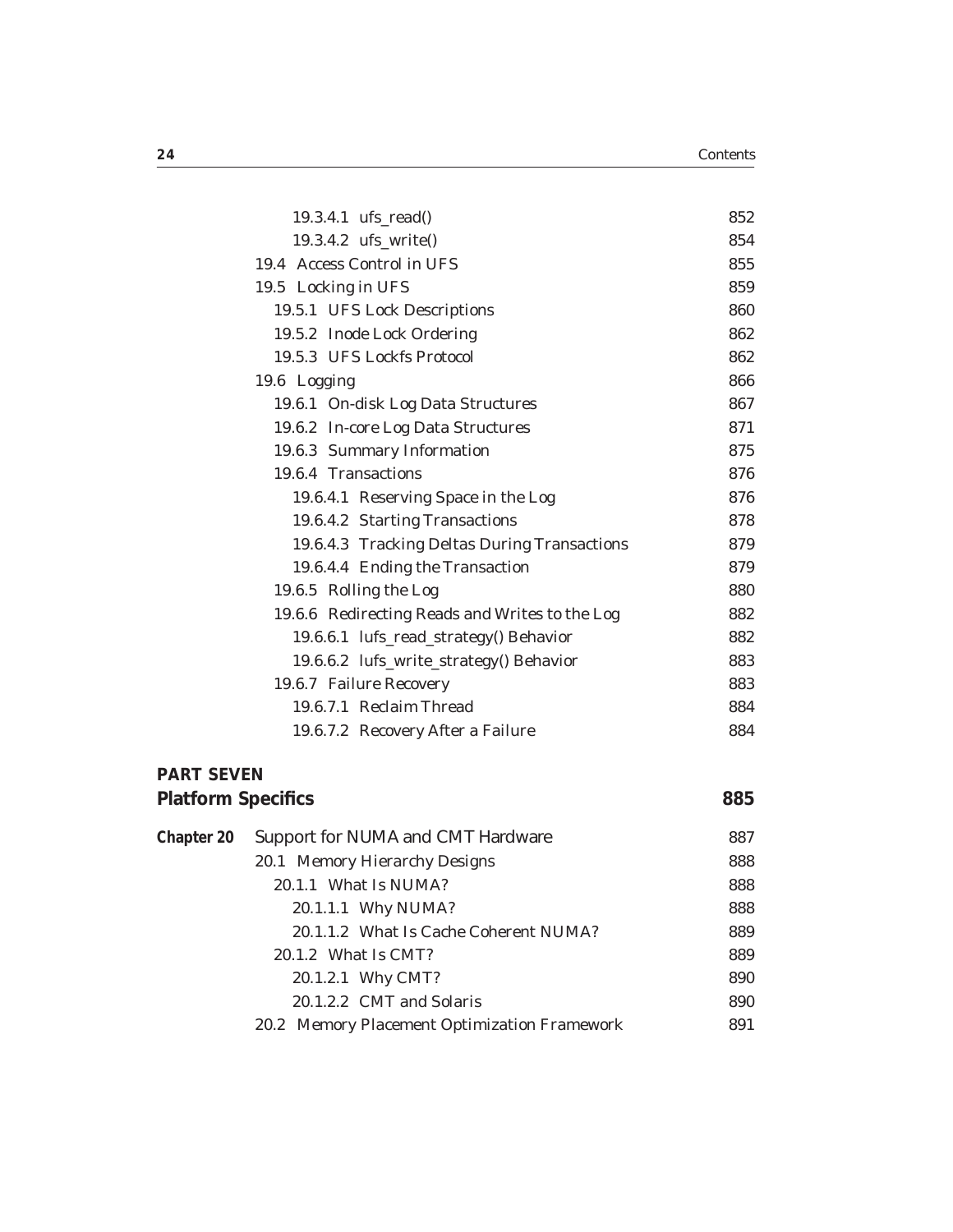|            | 20.2.1 Latency Model                                       | 892 |
|------------|------------------------------------------------------------|-----|
|            | 20.2.2 More Complex Models                                 | 893 |
|            | 20.3 Scheduling                                            | 894 |
|            | 20.4 Memory Allocation                                     | 895 |
|            | 20.5 Lgroup Implementation                                 | 896 |
|            | 20.5.1 Parameters Affecting MPO                            | 898 |
|            | 20.5.2 MPO APIs                                            | 900 |
|            | 20.5.2.1 Informational APIs                                | 900 |
|            | 20.5.2.2 MPO Advice APIs                                   | 901 |
|            | 20.5.2.3 Explicit Lgroup APIs                              | 902 |
|            | 20.5.3 Verifying the Interface Version                     | 902 |
|            | 20.5.4 Initialization of the Locality Group Interface      | 903 |
|            | 20.6 Locality Group Hierarchy                              | 903 |
|            | 20.6.1 Locality Group Characteristics                      | 904 |
|            | 20.6.2 Locality Groups and Thread and Memory Placement     | 905 |
|            | 20.7 MPO Statistics                                        | 905 |
| Chapter 21 | Locking and Synchronization                                | 907 |
|            | 21.1 Synchronization                                       | 907 |
|            | 21.2 Parallel Systems Architectures                        | 908 |
|            | 21.3 Hardware Considerations for Locks and Synchronization | 911 |
|            | 21.4 Introduction to Synchronization Objects               | 917 |
|            | 21.4.1 Synchronization Process                             | 917 |
|            | 21.4.2 Synchronization Object Operations Vector            | 919 |
|            | 21.5 Mutex Locks                                           | 920 |
|            | 21.5.1 Overview                                            | 920 |
|            | 21.5.2 Solaris Mutex Lock Implementation                   | 923 |
|            | 21.6 Reader/Writer Locks                                   | 928 |
|            | 21.6.1 Solaris Reader/Writer Locks                         | 929 |
|            | 21.7 Turnstiles and Priority Inheritance                   | 933 |
|            | 21.7.1 Turnstiles Implementation                           | 934 |
|            | 21.8 Kernel Semaphores                                     | 936 |
|            | 21.9 DTrace Lockstat Provider                              | 939 |
|            | 21.9.1 Overview                                            | 939 |
|            | 21.9.2 Adaptive Lock Probes                                | 940 |
|            | 21.9.3 Spin Lock Probes                                    | 941 |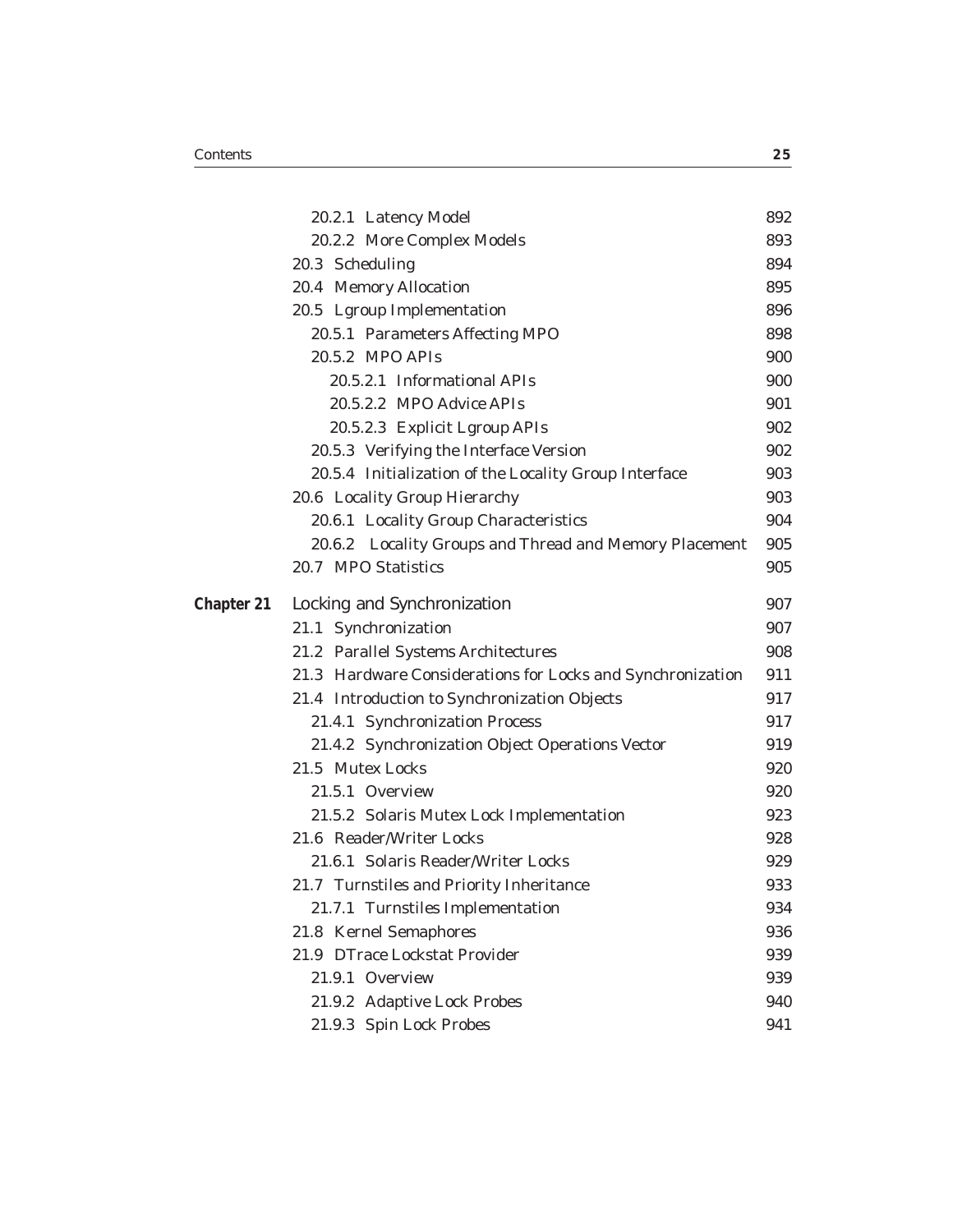|                                 | 21.9.4 Thread Locks                                | 942 |
|---------------------------------|----------------------------------------------------|-----|
|                                 | 21.9.5 Readers/Writer Lock Probes                  | 942 |
| Chapter 22                      | <b>SPARC</b>                                       | 951 |
|                                 | 22.1 UltraSPARC Traps                              | 951 |
|                                 | 22.1.1 UltraSPARC Trap Types                       | 952 |
|                                 | 22.1.2 UltraSPARC Trap Priority Levels             | 954 |
|                                 | 22.1.3 UltraSPARC Trap Levels                      | 954 |
|                                 | 22.1.4 UltraSPARC Trap Table Layout                | 955 |
|                                 | 22.1.5 Software Traps                              | 956 |
|                                 | 22.1.6 A Utility for Trap Analysis                 | 957 |
|                                 | 22.2 SPARC System Calls                            | 959 |
|                                 | 22.2.1 Handling A System Call Trap                 | 959 |
|                                 | 22.2.2 A Tour Through A System Call                | 961 |
| <b>PART EIGHT</b><br>Networking |                                                    | 969 |
| Chapter 23                      | The Solaris Network Stack                          | 971 |
|                                 | 23.1 STREAMS and the Network Stack                 | 971 |
|                                 | 23.1.1 The STREAMS Model                           | 972 |
|                                 | 23.1.2 Network Stack as STREAMs Module             | 975 |
|                                 | 23.1.2.1 Key Data Structures                       | 977 |
|                                 | 23.1.2.2 IP as a Multiplexer                       | 978 |
|                                 | 23.1.3 Issues with STREAMS-based Stacks            | 978 |
|                                 | 23.2 Solaris 10 Stack: Design Goals                | 979 |
|                                 | 23.3 Solaris 10 Network Stack Framework            | 980 |
|                                 | 23.3.1 Vertical Perimeter                          | 981 |
|                                 | 23.3.2 IP Classifier                               | 985 |
|                                 | 23.3.3 Synchronization Mechanism                   | 986 |
|                                 | 23.4 TCP as an Implementation of the New Framework | 987 |
|                                 | 23.4.1 The Interface Between TCP and IP            | 989 |
|                                 | 23.4.2 TCP Loopback                                | 991 |

23.5 UDP 992 23.5.1 UDP Packet Drop Within the Stack 993 23.5.2 UDP Module 993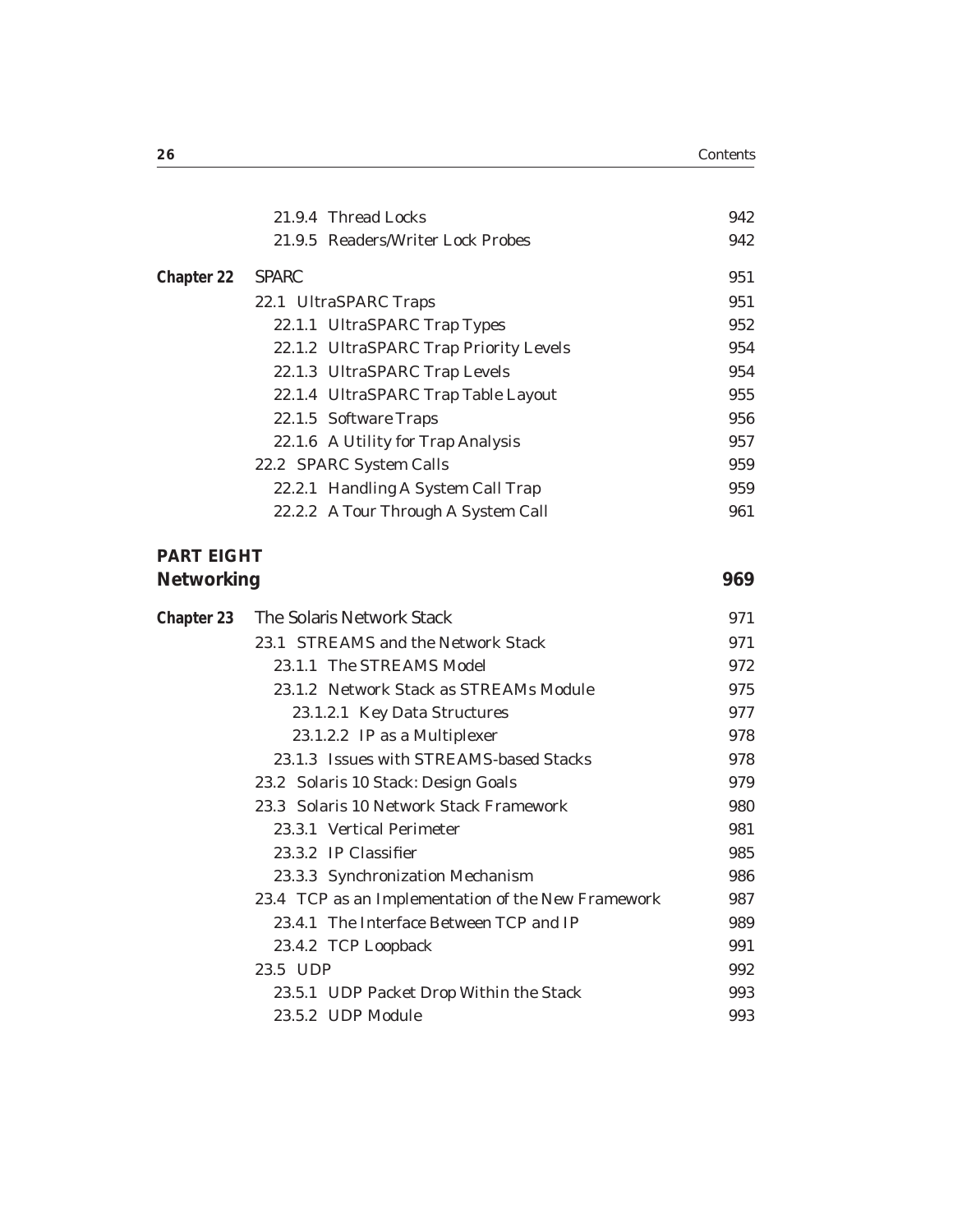| 23.5.3 UDP and Socket Interaction                        | 995  |
|----------------------------------------------------------|------|
| 23.6 Synchronous STREAMS                                 | 995  |
| 23.6.1 TCP Synchronous STREAMS                           | 995  |
| 23.6.2 STREAMS Fallback                                  | 996  |
| 23.7 IP                                                  | 997  |
| 23.7.1 Plumbing NICs                                     | 998  |
| 23.7.2 IP Network Multipathing                           | 998  |
| 23.7.3 Multicast                                         | 999  |
| 23.8 Solaris Device Driver Framework                     | 999  |
| 23.8.1 GLDv2 and DLPI Drivers (Solaris 9 and prior)      | 999  |
| 23.8.2 A New Architecture: GLDv3                         | 1000 |
| 23.8.2.1 GLDv3 Drivers                                   | 1001 |
| 23.8.2.2 MAC Services Module                             | 1005 |
| 23.8.2.3 Data-Link Services Module                       | 1006 |
| 23.8.2.4 Data-Link Driver                                | 1006 |
| 23.8.3 GLDv3 Link Aggregation Architecture               | 1007 |
| 23.8.4 Checksum Offload                                  | 1009 |
| 23.9 Interrupt Model and NIC Speeds                      | 1010 |
| 23.9.1 Solaris 9 and Earlier Releases                    | 1010 |
| 23.9.2 Dynamic Switch Between Interrupt vs. Polling Mode | 1011 |
| 23.9.3 Interrupt Load Spreading                          | 1013 |
| 23.10 Summary                                            | 1014 |

#### **PART NINE Security** 1015

| Chapter 24 | Process Rights Management                                          | 1017 |
|------------|--------------------------------------------------------------------|------|
|            | 24.1 Then and Now                                                  | 1017 |
|            | 24.2 Least Privilege in Solaris                                    | 1018 |
|            | 24.3 Process Privileges Models                                     | 1019 |
|            | 24.3.1 The Traditional Solaris Superuser Model                     | 1020 |
|            | 24.3.2 Extending Solaris With Process Privileges                   | 1021 |
|            | 24.3.3 How the Solaris 10 Least Privilege Model Was Chosen<br>1022 |      |
|            | 24.3.3.1 Trusted Solaris                                           | 1023 |
|            | 24.3.3.2 Root Set                                                  | 1023 |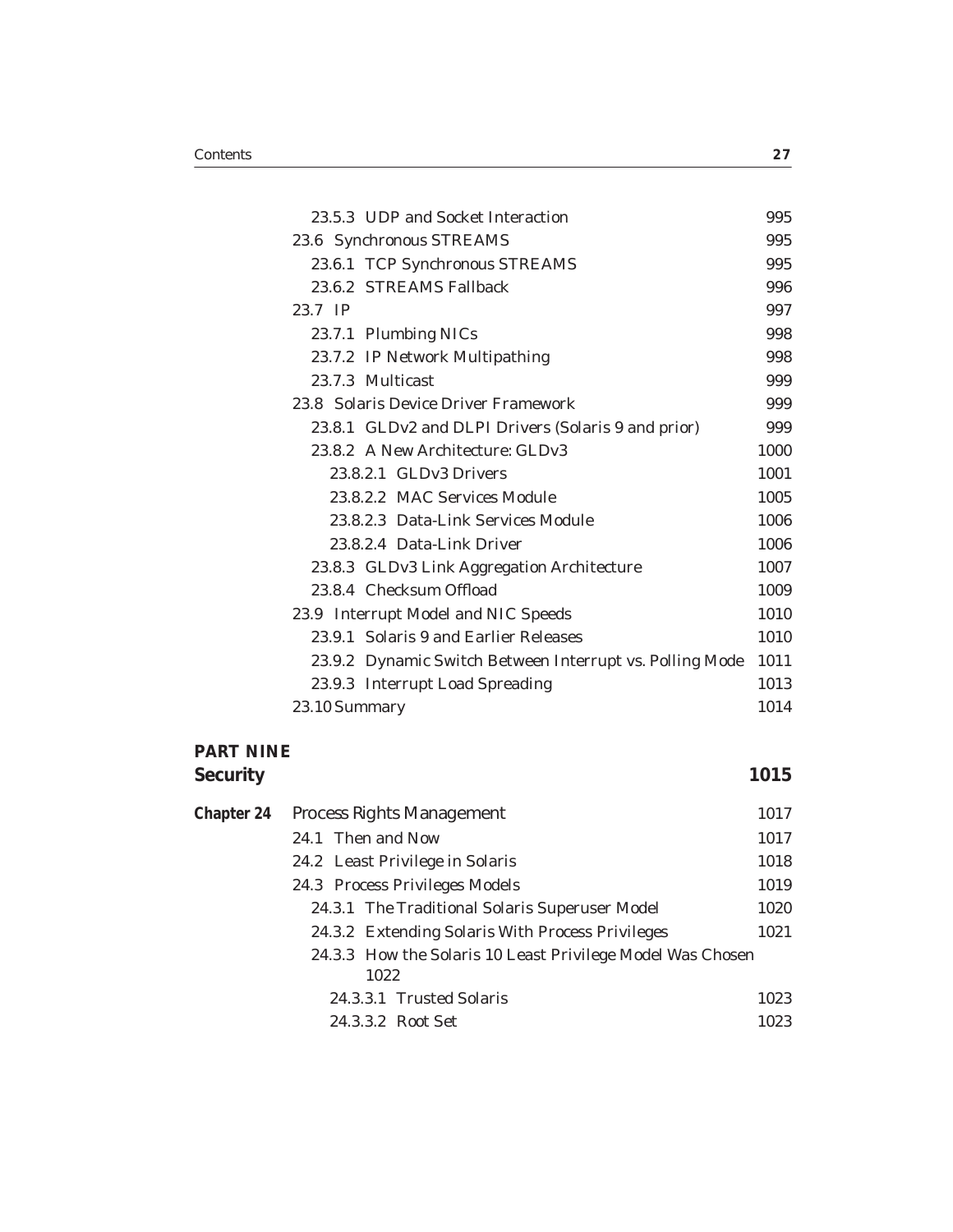| 1023 |
|------|
| 1024 |
| 1025 |
| 1028 |
| 1028 |
| 1029 |
| 1029 |
| 1029 |
| 1030 |
| 1030 |
| 1030 |
| 1030 |
| 1031 |
| 1033 |
| 1033 |
| 1034 |
| 1035 |
| 1036 |
| 1037 |
| 1038 |
| 1039 |
| 1039 |
| 1039 |
| 1040 |
| 1041 |
| 1044 |
| 1046 |
| 1049 |
| 1049 |
| 1051 |
| 1052 |
| 1053 |
| 1055 |
| 1056 |
| 1057 |
|      |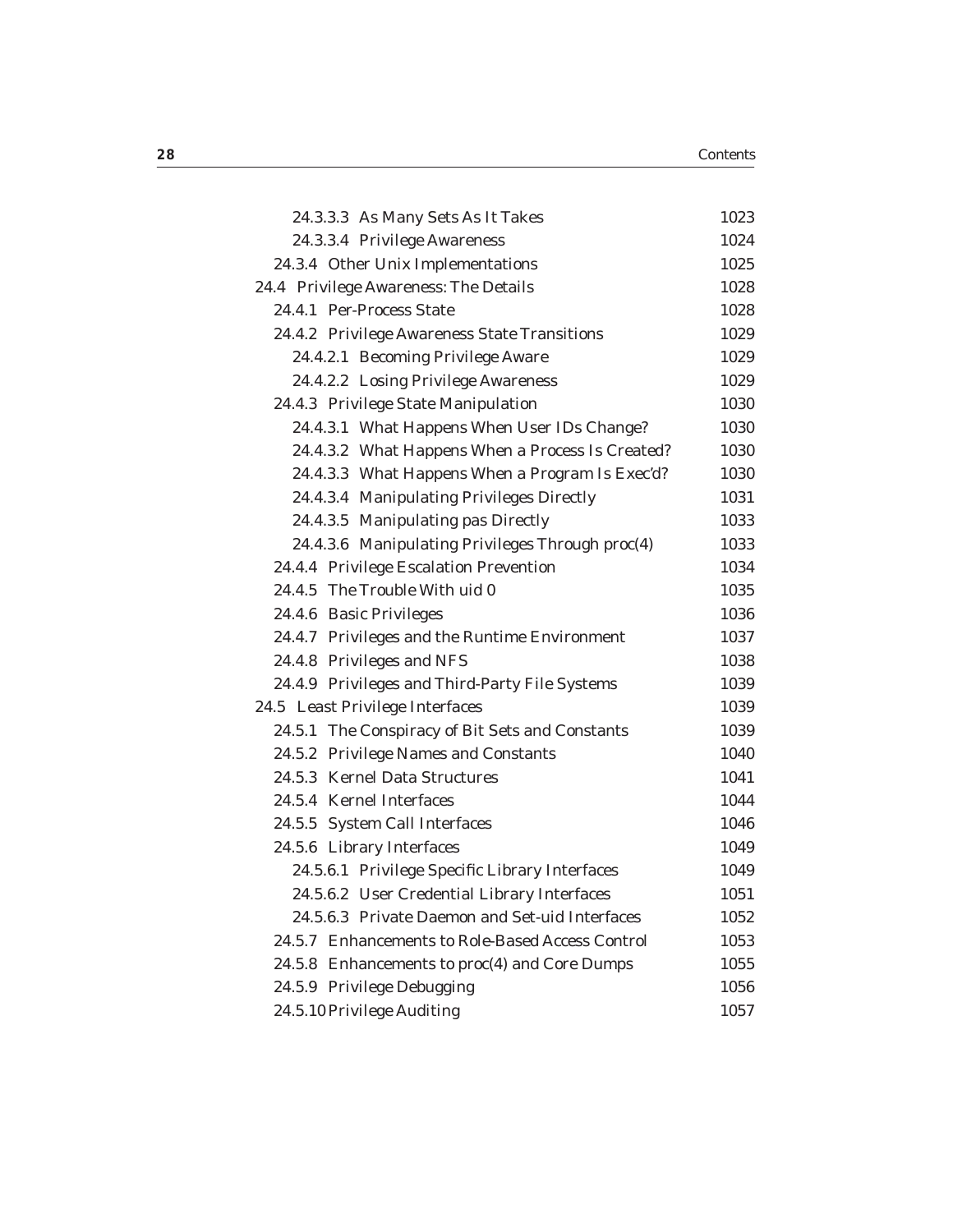| <b>PART TEN</b> |                                                         |      |
|-----------------|---------------------------------------------------------|------|
| <b>Misc</b>     |                                                         | 1061 |
| Chapter 25      | <b>Timers and Clocks</b>                                | 1063 |
|                 | 25.1 The Cyclic Subsystem                               | 1063 |
|                 | 25.1.1 Cyclic Subsystem Interface Overview              | 1064 |
|                 | 25.1.2 Cyclic Subsystem Implementation Overview         | 1065 |
|                 | 25.1.2.1 Heap Management                                | 1066 |
|                 | 25.1.2.2 Expiry Processing                              | 1069 |
|                 | 25.1.2.3 The Producer/Consumer Buffer                   | 1069 |
|                 | 25.1.2.4 Locking                                        | 1071 |
|                 | 25.1.2.5 Resizing                                       | 1072 |
|                 | 25.1.2.6 Removals                                       | 1073 |
|                 | 25.1.2.7 Juggling                                       | 1074 |
|                 | 25.1.3 Clients of the Cyclic Subsystem                  | 1074 |
|                 | 25.1.4 Cyclic Kernel At-Large Interfaces                | 1075 |
|                 | 25.1.5 Cyclic Kernel Inter-Subsystem Interfaces         | 1083 |
|                 | 25.1.6 Cyclic Backend Interfaces                        | 1085 |
|                 | 25.1.7 Cyclic Subsystem Backend-Supplied Interfaces     | 1085 |
|                 | 25.2 The System Clock Thread                            | 1090 |
|                 | 25.2.1 Thread Tick Processing                           | 1092 |
|                 | 25.2.2 DTrace Providers for Tick Processing             | 1093 |
|                 | 25.3 Callouts and Callout Tables                        | 1093 |
|                 | 25.4 System Time Facilities                             | 1099 |
|                 | 25.4.1 High-Resolution Timer                            | 1099 |
|                 | 25.4.2 Time-of-Day Clock                                | 1100 |
| Chapter 26      | <b>Task Queues</b>                                      | 1103 |
|                 | 26.1 Overview of Task Queues                            | 1103 |
|                 | 26.2 Dynamic Task Queues                                | 1104 |
|                 | 26.2.1 Why a Dynamic Task Queue?                        | 1104 |
|                 | 26.2.2 Problems Address by Dynamic Task Queues          | 1105 |
|                 | 26.2.3 Task Pool Model                                  | 1106 |
|                 | 26.2.4 Interface Changes to support Dynamic Task Queues | 1107 |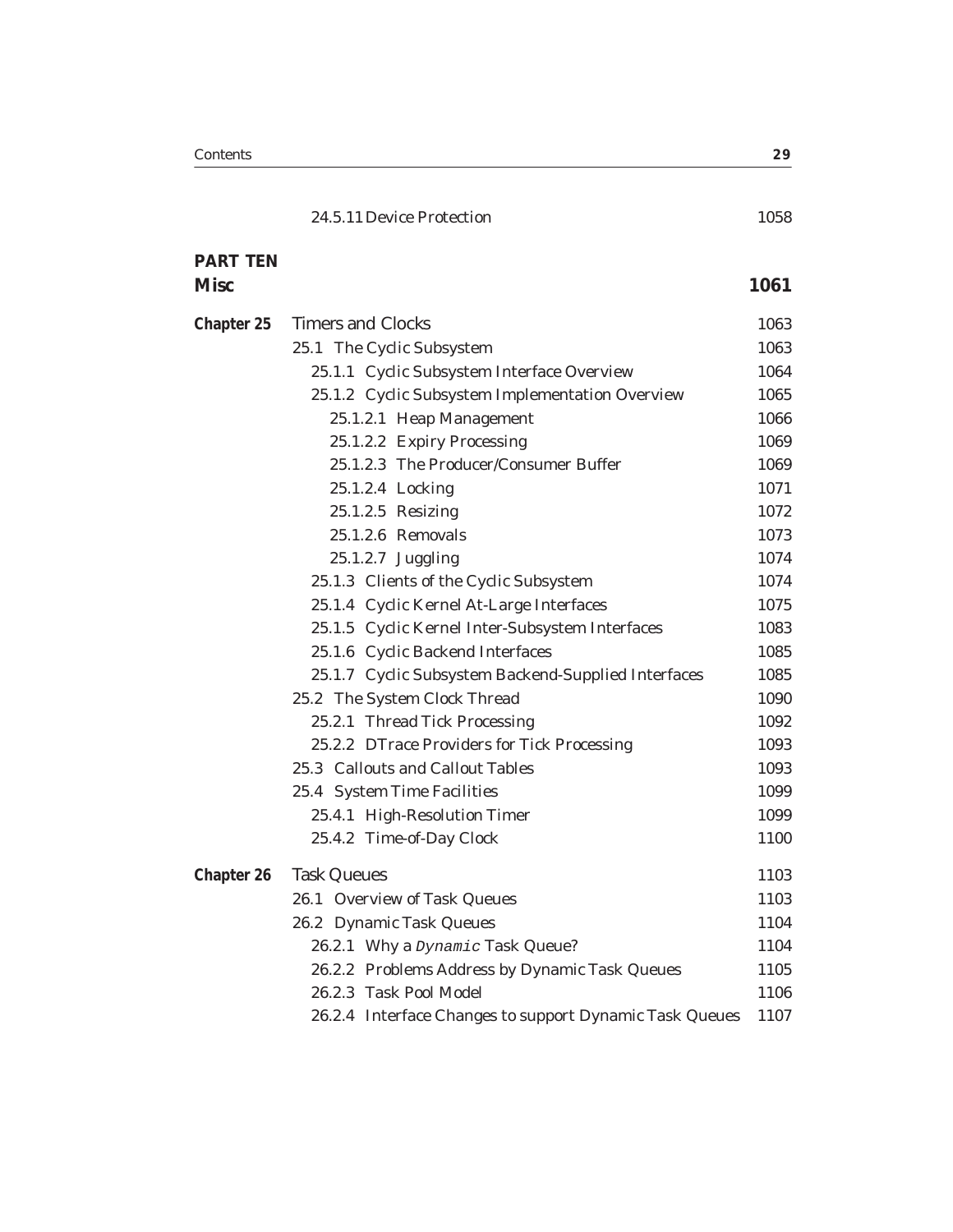|                   | 26.3 Task Queues Kernel APIs                     | 1109 |
|-------------------|--------------------------------------------------|------|
|                   | 26.4 DDI interface for task queues               | 1111 |
|                   | 26.5 Task Queue Observability                    | 1112 |
|                   | 26.5.1 Kstat Counters                            | 1112 |
|                   | 26.5.2 DTrace SDT Probes                         | 1113 |
|                   | 26.6 Task Queue Implementation Notes             | 1114 |
|                   | 26.6.1 Use of kmem caches.                       | 1114 |
|                   | 26.6.2 Use of vmem arenas.                       | 1115 |
|                   | 26.6.3 Hashed vmem arenas.                       | 1116 |
|                   | 26.6.4 Cached list of entries                    | 1116 |
|                   | 26.6.5 Problems with task pool implementation.   | 1117 |
|                   | 26.6.6 Use of dynamic task pools in STREAMS.     | 1118 |
| Chapter 27        | Interrupts                                       | 1119 |
|                   | 27.1 Access to Kernel Services                   | 1119 |
|                   | 27.2 Entering Kernel Mode                        | 1120 |
|                   | 27.2.1 Context                                   | 1121 |
|                   | 27.2.1.1 Execution Context                       | 1121 |
|                   | 27.2.1.2 Virtual Memory Context                  | 1122 |
|                   | 27.2.2 Threads in Kernel and Interrupt Context   | 1122 |
|                   | 27.3 Interrupts                                  | 1123 |
|                   | 27.3.1 Interrupt Priorities                      | 1124 |
|                   | 27.3.1.1 Interrupts as Threads                   | 1124 |
|                   | 27.3.1.2 Interrupt Thread Priorities             | 1126 |
|                   | 27.3.1.3 High-Priority Interrupts                | 1127 |
|                   | 27.3.2 Interrupt Monitoring                      | 1127 |
|                   | 27.3.3 Interprocessor Interrupts and Cross-Calls | 1128 |
|                   |                                                  | 1131 |
|                   | Appendix A Kernel Virtual Address Maps           | 1131 |
|                   |                                                  | 1139 |
| <b>Appendix B</b> | Adding A System Call to Solaris                  | 1139 |
|                   | 29.3.4 Picking a syscall number                  | 1139 |
|                   | 29.3.5 Writing the syscall handler               | 1140 |